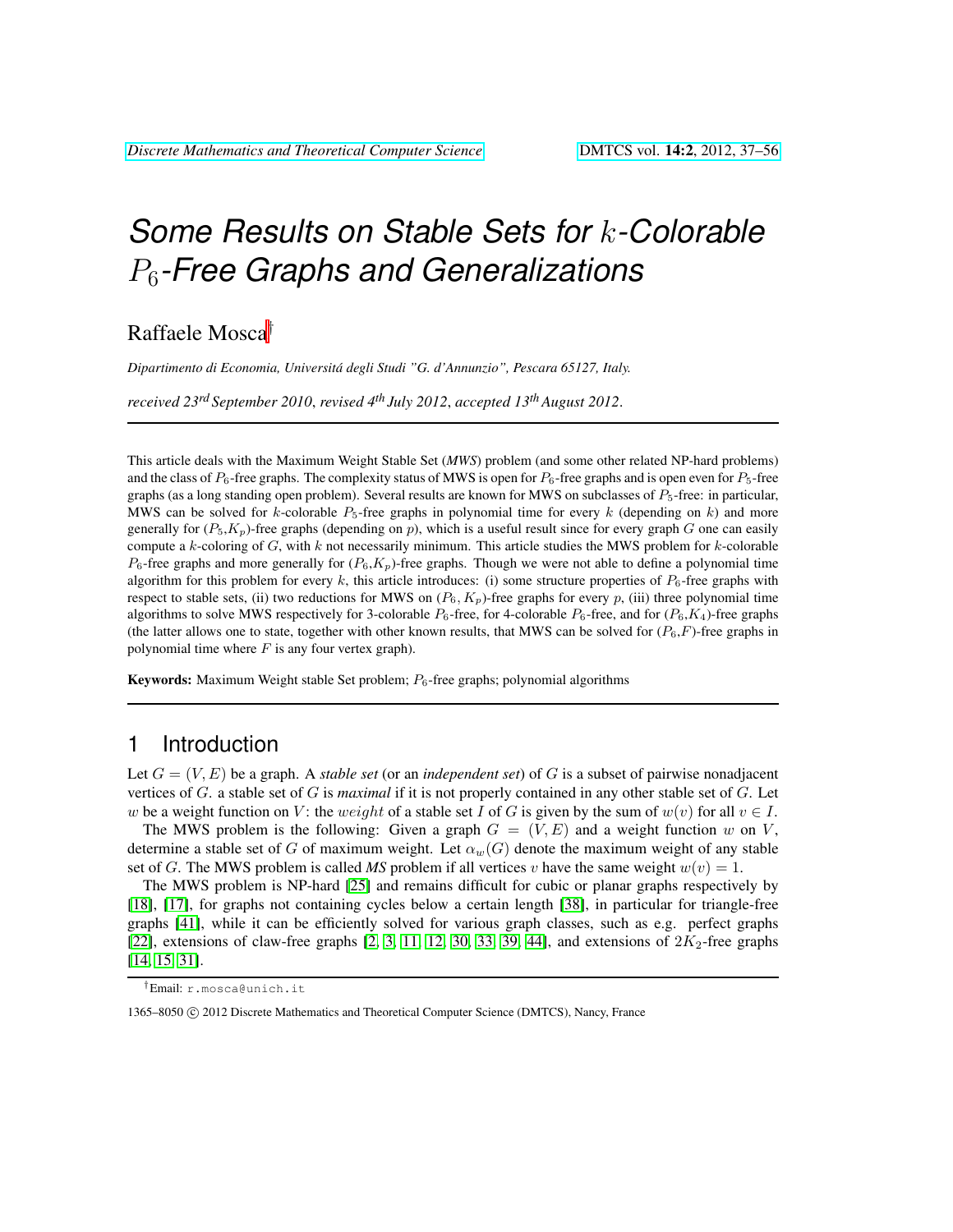The class of  $P_5$ -free graphs is the unique minimal class, defined by forbidding a single connected subgraph, for which the computational complexity of M(W)S seems to be an open question – see [\[1,](#page-16-3) [4\]](#page-16-4).

Actually, this seems to be a long standing open question, though a subexponential time algorithm to solve MS for  $P_5$ -free graphs was recently introduced [\[42\]](#page-18-4). However several results are known for M(W)S on subclasses of  $P_5$ -free graph, such as e.g. MWS can be solved for  $(P_t,K_{1,q})$ -free graphs for any fixed t and q in polynomial time (depending on t and on q) where  $K_{1,q}$  is the graph formed by  $q+1$  vertices such that one vertex is adjacent to the other q vertices which form a stable set [\[32\]](#page-17-10), and MWS can be solved for  $(P_5, F)$ -free graphs in polynomial where F is any five vertex graph different to a  $C_5$  (by different respective references not reported here). Let us report the following results on  $k$ -colorable  $P_5$ -free graphs.

Graph  $G = (V, E)$  is k-partite (equivalently called k-colorable) if V admits a partition, say  $\{V_1, \ldots, V_k\}$  (equivalently called k-coloring of G), such that  $V_i$  is a stable set of G for  $i = 1, \ldots, k$ . A k-colorable graph will be also denoted as  $(V_1 \cup \ldots \cup V_k, E)$ . A 2-colorable graph is a bipartite graph. Let us observe that for every graph  $G$  one can easily find a k-coloring of  $G$ , with  $k$  not necessarily minimum.

A *clique* is a set of pairwise adjacent vertices of a graph: a  $K_p$  is a clique of p elements, and a  $K_3$  is also called *triangle*. Let us observe that every *p*-colorable graph is  $K_{p+1}$ -free (for any *p*), that is,  $K_{p+1}$ -free graphs are a generalization of  $p$ -colorable graphs (for any  $p$ ).

- M(W)S can be solved for k-colorable  $P_5$ -free graphs for any fixed k in polynomial time (depending on k), and more generally for  $(P_5, K_p)$ -free graphs for any fixed p (depending on p) [\[20,](#page-17-11) [35\]](#page-18-5).
- The above polynomial results were recently re-stated, by introducing a new structure property: every connected k-colorable  $P_5$ -free graph has a vertex whose non-neighbors induce a  $(k - 1)$ colorable graph; this property allows one to state that the polynomial results hold also to other NP-hard problems related to MWS, and to improve the time bound of the previous algorithms for MWS on  $k$ -colorable  $P_5$ -free graphs [\[34\]](#page-18-6).

The class of  $P_6$ -free graphs, which is a natural generalization of that of  $P_5$ -free graphs, was considered in several papers which introduce structure properties often applied to show that NP-hard problems can be solved for (subclasses of) such graphs in polynomial time. Let us report just some of them.

- [\[6\]](#page-16-5) gives a characterization of graphs with no long paths with respect to the existence of the set of vertices whose distance from any other vertex is at most a fixed value: a corollary is that every connected  $P_6$ -free graph contains a vertex whose distance to any other vertex is at most 3. See also [\[13\]](#page-17-12) for similar results. See also [\[5,](#page-16-6) [45\]](#page-18-7) for extensions of the results in [\[6\]](#page-16-5).
- [\[16\]](#page-17-13) (see also [\[21\]](#page-17-14)) describes a technique of decomposition of bipartite graphs and characterize the family of bipartite graphs, including bipartite  $P_6$ -free graphs, which are totally decomposable with respect to such a decomposition: in particular, the authors prove that bipartite  $P_6$ -free graphs have bounded-clique width and show that a large class of NP-hard problems, including MWS, can be solved for such graphs in  $O(n + m)$  time.
- [\[32\]](#page-17-10) shows that MWS can be solved for  $(P_t, K_{1,q})$ -free graphs for any fixed t and q in polynomial time (depending on  $t$  and on  $q$ ).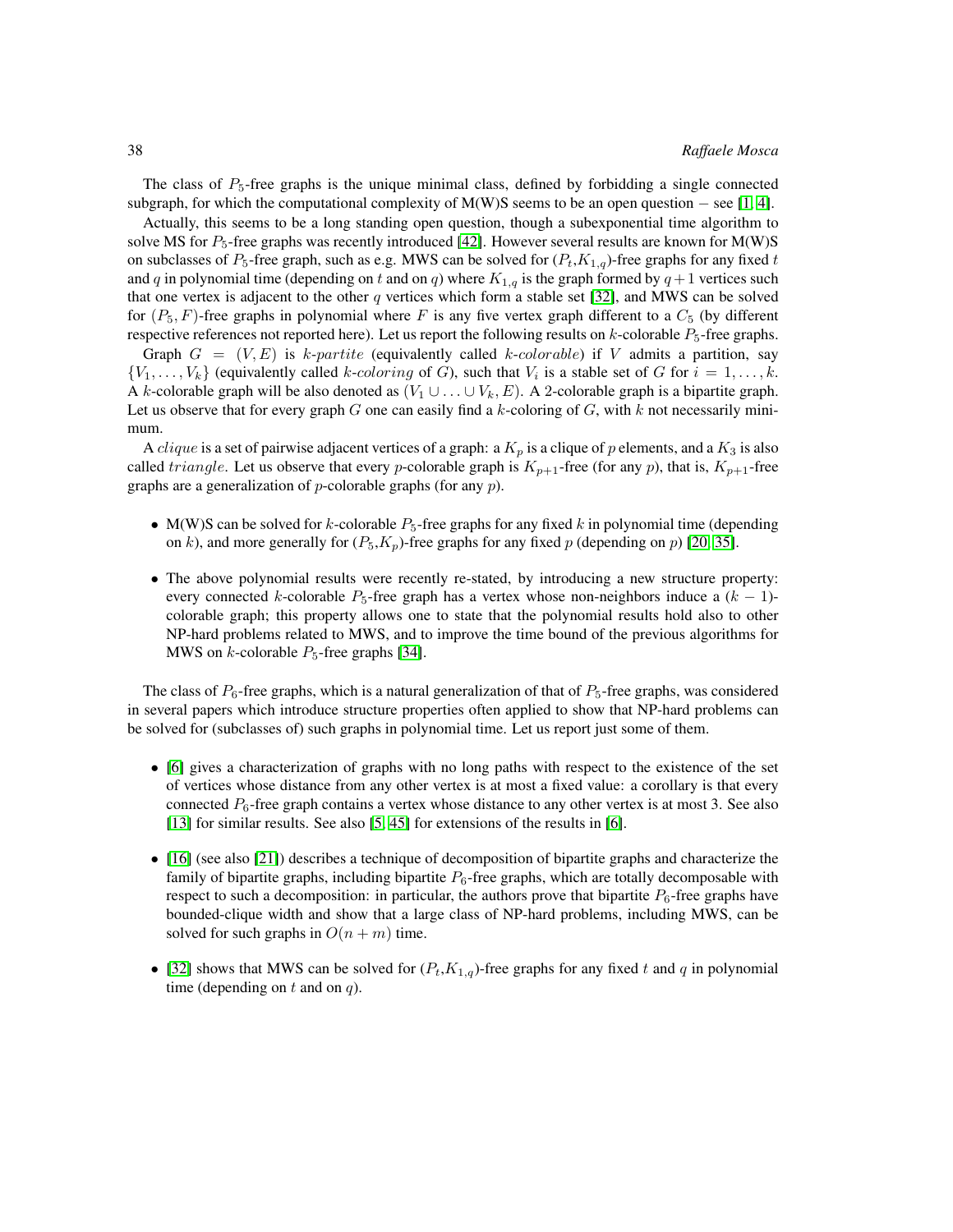- [\[10\]](#page-16-7) extends the above result on bounded clique-width of bipartite  $P_6$ -free graphs to  $(P_6, K_3)$ -free graphs and shows that a large class of NP-hard problems, including MWS, can be solved for such graphs in  $O(n^2)$  time.
- [\[8\]](#page-16-8) provides structure properties on  $(P_6, C_4)$ -free graphs and shows that MWS can be solved for such graphs in polynomial time (among other results).
- [\[24\]](#page-17-15) shows that every connected  $P_6$ -free graph contains a dominating induced  $C_6$  or a dominating (not necessarily induced) complete bipartite graph. See also [\[28,](#page-17-16) [27\]](#page-17-17) for previous similar results.
- [\[36\]](#page-18-8) shows that MWS can be solved for  $(P_6,$ diamond)-free graphs in polynomial time.

**This article.** This article studies the M(W)S problem for k-colorable  $P_6$ -free graphs and more generally for  $(P_6, K_p)$ -free graphs. Actually we were not able to define a polynomial time algorithm to solve this problem for every  $k$  (or for every  $p$ ). However this article introduces: some structure properties of  $P_6$ -free graphs with respect to stable sets (Section 3 and Appendix); two reductions, one of which is just partial, for MWS in  $(P_6, K_p)$ -free graphs for every p (Section 4); three polynomial time algorithms to solve MWS respectively for 3-colorable  $P_6$ -free, for 4-colorable  $P_6$ -free, and for  $(P_6, K_4)$ -free graphs (Section 5); an open problem, i.e., the general case which we were not able to address (Section 6).

In what follows let us try to motivate the interest of this article by the following points.

- Since the complexity of the MWS problem is open for  $P_6$ -free graphs, the topic of this article may be of interest since for every graph G one can easily find a  $k$ -coloring of G (with  $k$  not necessarily minimum) for some natural  $k$ . In this context, let us recall that: to check whether a graph  $G$  is 3-colorable is NP-complete [\[19\]](#page-17-18); to check whether a  $P_6$ -free graph is 3-colorable is polynomial [\[43\]](#page-18-9); to check whether a  $P_6$ -free graph is k-colorable for  $k > 3$  seems to be open [\[23\]](#page-17-19).
- The technique used to prove the polynomial results of Section 6 is based on three tools: a decomposition approach following the idea of [\[8\]](#page-16-8), structure properties (both application of known ones [\[16\]](#page-17-13) and introduction of new ones), and the anti-neighborhood (also called non-neighborhood) approach, i.e., the iterative search of a vertex  $v$  of  $G$  such that the problem can be solved in polynomial time for  $G - v$ .

It follows that the polynomial results of Section 5 hold also for other NP-hard problems related to MWS. In particular they hold for: (i) the Minimum Weight Independent Dominating Set problem, i.e., Given a graph  $G = (V, E)$  and a weight function w on V, determine a maximal stable set of G of minimum weight; (ii) the Maximum Induced Matching problem, i.e., Given a graph  $G = (V, E)$ and a weight function w on  $E$ , determine a induced matching of  $G$  (that is, a matching of  $G$  such the vertices of the edges of the matching are pairwise nonadjacent) of maximum weight. Both these problems are NP-hard and their complexity for  $P_5$ -free graphs and for  $P_6$ -free graphs seems to be open, see respectively [\[7\]](#page-16-9), [\[26\]](#page-17-20).

• Concerning the techniques used in the mentioned analogous results on  $P_5$ -free graphs [\[20,](#page-17-11) [34,](#page-18-6) [35\]](#page-18-5): we were not able to apply that of [\[20,](#page-17-11) [35\]](#page-18-5), and it was not possible to apply that of [\[34\]](#page-18-6) (though we apply a similar technique looking for similar structure properties in Section 3), as briefly discussed below.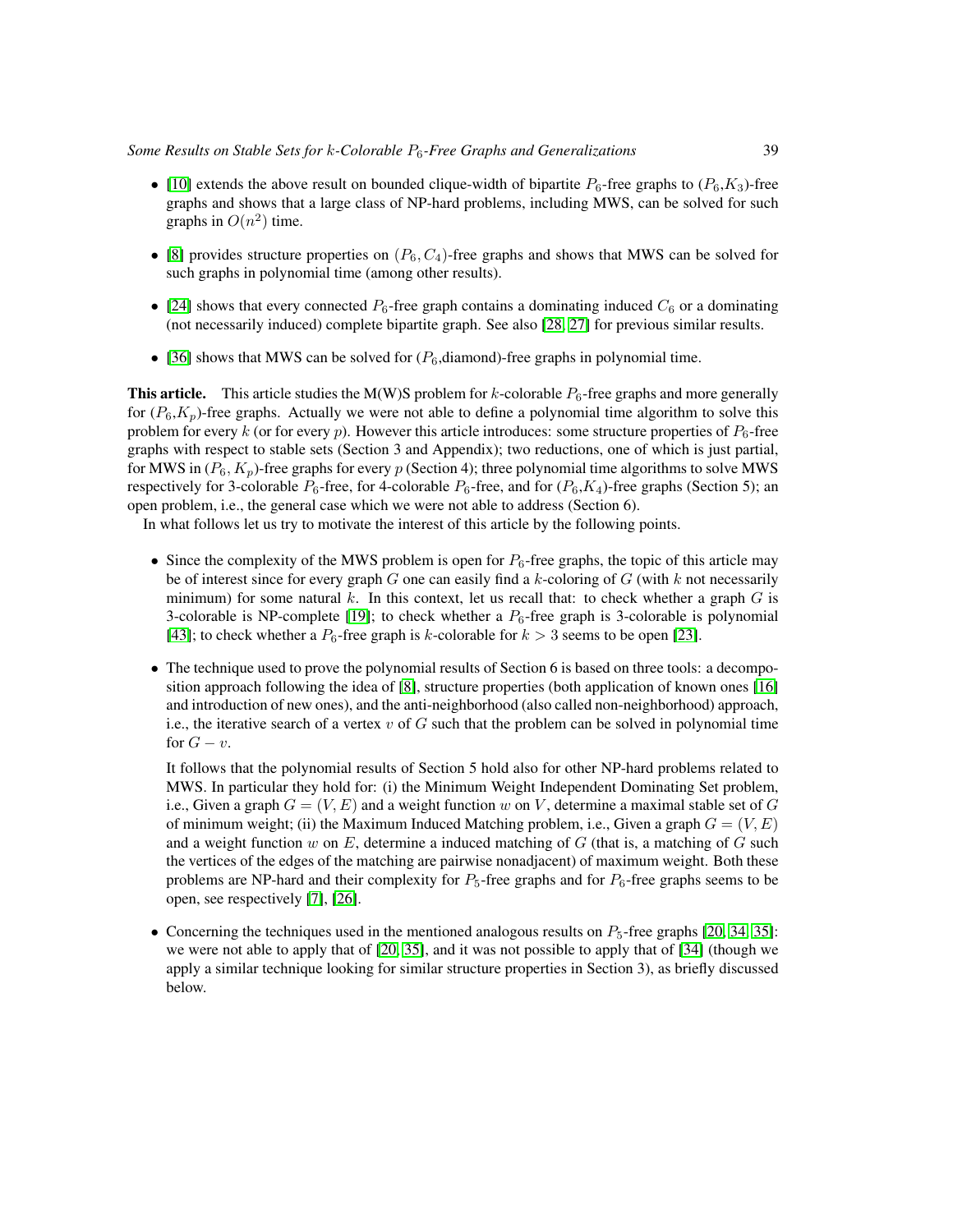[\[20,](#page-17-11) [35\]](#page-18-5) apply an augmenting graph technique, which is based on the the study of bipartite graphs. We were not able to deal with bipartite  $P_6$ -free graphs, which do not have the strong structure properties of bipartite P5-free graphs. However, such a technique in itself does not provide results for the weighted case. Furthermore, it seems that all the known results obtained by such a technique for MS on subclasses of  $P_t$ -free graphs for  $t > 5$  required the additional assumption of  $C_4$ -freeness (or more generally of banner-freeness, e.g. [\[29\]](#page-17-21), or  $K_{2,3}$ -freeness, e.g. [\[37\]](#page-18-10)).

[\[34\]](#page-18-6) introduces the following structure property: every connected k-colorable  $P_5$ -free graph has a vertex whose non-neighbors induce a  $(k - 1)$ -colorable graph, say property P. Then the antineighborhood approach applies. Then the polynomial results of [\[34\]](#page-18-6) hold also for other NP-hard problems related to MWS (similarly to the point above). However property  $P$  does not hold for  $P_6$ -free graphs: a counter-example for  $k = 2$  is a  $P_5$  itself. Furthermore, even an iterated version of property P does not hold for  $P_6$ -free graphs, that is, a possible property such as: every connected k-colorable  $P_6$ -free graph has a vertex v such that each connected component H of the subgraph induced by the non-neighbors of  $v$  has a vertex whose non-neighbors in  $H$  induce a  $(k - 1)$ -colorable graph. (Such a property would have solved the problem, by an iterated antineighborhood approach). A counter-example for  $k = 2$  is the graph of the following figure. Also, the scheme of that counter-example allows one to construct repeatedly counter-examples showing that even a repeatedly iterated version of property P does not hold for  $P_6$ -free graphs.



- Though the complexity of the MWS problem is open even on  $P_5$ -free graphs, polynomial results for M(W)S on subclasses of  $P_6$ -free graphs may be of interest since: if MS should (be shown to) remain NP-hard for  $P_5$ -free graphs, then MS would remain NP-hard for  $P_6$ -free graphs too; if MS should (be shown to) be polynomial for  $P_5$ -free graphs, then by the mentioned result of [\[1\]](#page-16-3) the class of  $P_6$ -free graphs would be one of the three minimal classes, defined by forbidding a single connected subgraph, for which the computational complexity of MS would be an open question.
- The polynomial results for MWS on 3-colorable  $P_6$ -free and on 4-colorable  $P_6$ -free graphs extend the respective mentioned analogous results on  $P_5$ -free graphs for the case  $k = 3, 4$  [\[20,](#page-17-11) [34,](#page-18-6) [35\]](#page-18-5). Then let us observe that MS remains NP-hard for such graph classes without the assumption of  $P_6$ freeness. That follows by the argument given in [\[41\]](#page-18-1) to show that MS remains NP-hard for trianglefree graphs: given any graph  $G = (V, E)$  one can construct a triangle-free graph  $G' = (V', E')$  by a double subdivision of each edge of G, with  $\alpha(G') = \alpha(G) + |E|$ ; now, since G' is 3-colorable too, the assertion follows.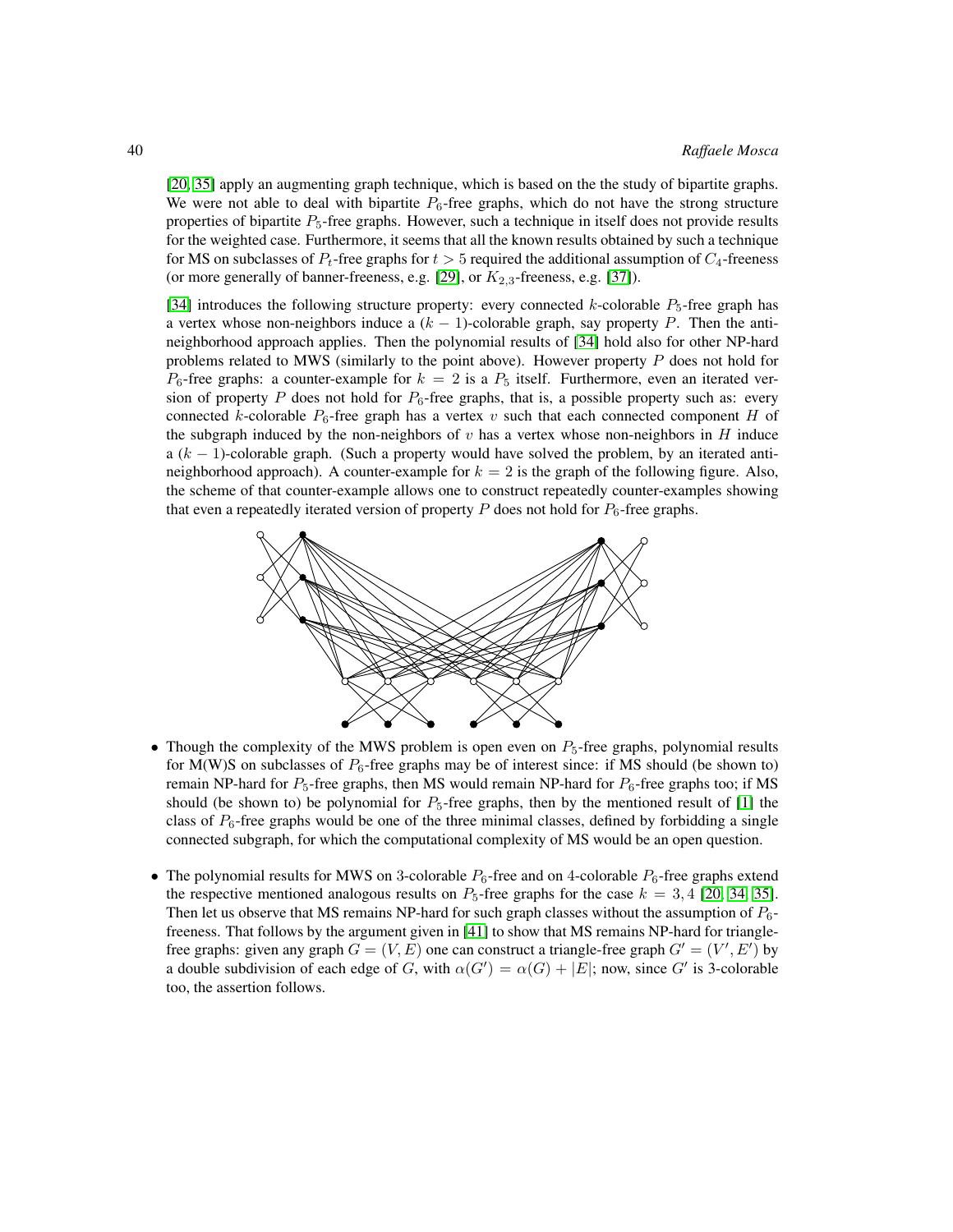*Some Results on Stable Sets for* k*-Colorable* P6*-Free Graphs and Generalizations* 41

- The polynomial result for MWS on  $(P_6, K_4)$ -free graphs extends the respective mentioned analogous results on  $P_5$ -free graphs for the case of  $(P_5, K_4)$ -free graphs [\[20,](#page-17-11) [34,](#page-18-6) [35\]](#page-18-5) and mainly the mentioned result on  $(P_6, K_3)$ -free graphs [\[10\]](#page-16-7) (with respect to the MWS problem). Then let us observe that MS remains NP-hard for such a graph class without the assumption of  $P_6$ -freeness, since it remains NP-hard for triangle-free graphs [\[41\]](#page-18-1). Then this polynomial result allows one to state that MWS can be efficiently solved for  $(P_6, F)$ -free graphs where F is any four vertex graph: that follows by the mentioned results for MWS on claw-free and  $2K_2$ -free graphs, by the fact that MWS on paw-free graphs can be reduced to MWS on triangle-free graphs (see [\[40\]](#page-18-11)), and by the respective mentioned results for MWS on  $(P_6, C_4)$ -free and  $(P_6,$ diamond)-free graphs [\[8,](#page-16-8) [36\]](#page-18-8).
- The preparatory results of Section 3 partly extended in the Appendix and the reductions of Section 4 might provide possible tools for new results on this topic.

### 2 Notation and Preliminaries

For any missing notation or reference, let us refer to [\[9\]](#page-16-10).

Throughout this article let  $G = (V, E)$  be a finite undirected graph without self-loops and multiple edges and let  $|V| = n$ ,  $|E| = m$ . Let U, W be any two subsets of V. Let  $N_U(W) = \{u \in U \setminus W \mid uv \in$  $E\}$  be the set of *neighbors* of W in U. If  $U = V$ , then let us write  $N(W)$  instead of  $N_V(W)$ . If  $W = \{v\}$ , then let us write  $N_U(v)$  instead of  $N_U({v})$ . Let us say that U has a *join* (a *co-join*, respectively) to W, if each vertex in U is adjacent (is nonadjacent) to each vertex in W. Let  $v \in V$ . Let us say that: v contacts U if v is adjacent to some vertex of U; v dominates U if v is adjacent to each vertex of U; v is partial to (or distinguishes) U if v contacts U but does not dominate U. Then let us say that U is a module of G if no vertex of  $V \setminus U$  distinguishes U.

Let  $G[U]$  denote the subgraph of G induced by the vertex subset U. For any graph  $F$ , G is  $F$ -free if G contains no induced subgraph isomorphic to F.

Graph G is connected if for any pair of vertices of G there exists a path in G joining them. A *component of* G is a maximal connected subgraph of G. A *component-set of* G is the vertex set of a component of G.

For any  $U, W \subset V$  with  $U \cap W = \emptyset$ , let  $\mathcal{C}(U, W)$  denote the family of component-sets of  $G[U]$  which are distinguished by some vertex of W, and let  $V(C(U, W))$  denote the union of the elements of  $C(U, W)$ (then  $V(C(U, W)) \subseteq U$ ).

The following specific graphs are mentioned here. A  $P_k$  has vertices  $v_1, v_2, \ldots, v_k$  and edges  $v_jv_{j+1}$ for  $1 \leq j < k$ . A  $C_k$  has vertices  $v_1, v_2, \ldots, v_k$  and edges  $v_jv_{j+1}$  for  $0 \leq j \leq k-1$  (index arithmetic modulo  $k$ ).

Let us report from [\[16\]](#page-17-13) (in a less deep form) a structure result on bipartite  $P_6$ -free graphs, together with its application to MWS.

A bipartite graph  $G = (S_1 \cup S_2, E)$  is *complete* if  $E = S_1 \times S_2$ . Given a bipartite graph  $G =$  $(S_1 \cup S_2, F)$ , the *bi-complemented* graph  $\overline{G}^{bip}$  is the graph having the same vertex set  $S_1 \cup S_2$  as G while its edge set is equal to  $(S_1 \times S_2) \setminus F$ .

<span id="page-4-0"></span>**Theorem 1** ([\[16\]](#page-17-13)) Let  $G = (S_1 \cup S_2, F)$  be a connected bipartite  $P_6$ -free graph. Then one of the follow*ing cases (which can be verified in*  $O(n + m)$  *time) occurs:* 

(*i*)  $\overline{G}^{bip}$  *is disconnected;*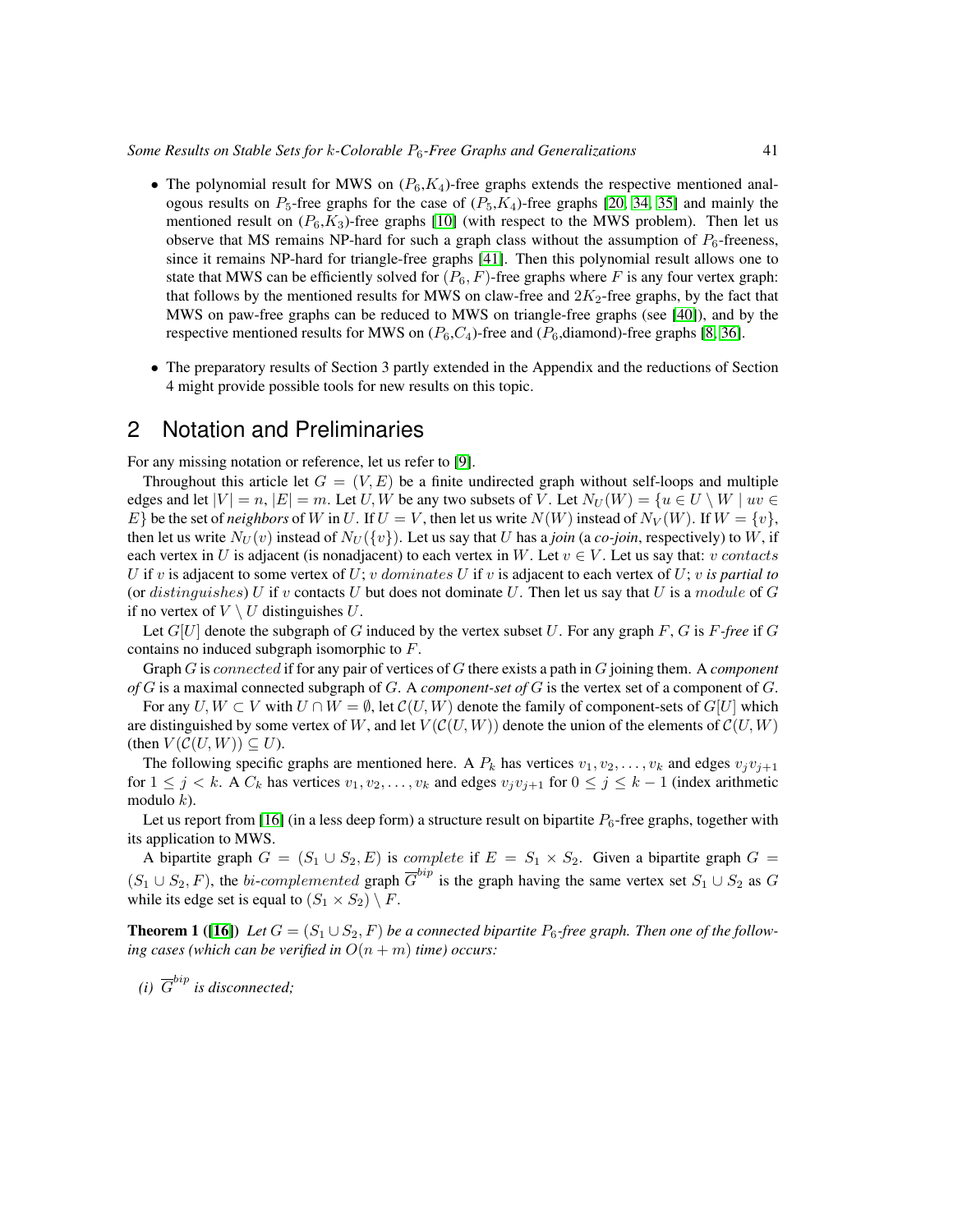(ii) there exist  $S_1^* \subseteq S_1$  and  $S_2^* \subseteq S_2$  such that  $G[S_1^* \cup S_2^*]$  is complete bipartite, and  $(S_1 \setminus S_1^*) \cup (S_2 \setminus S_2^*)$ *is a stable set.*  $\square$ 

<span id="page-5-2"></span>**Theorem 2** ([\[16\]](#page-17-13)) *The MWS problem can be solved for bipartite*  $P_6$ -free graphs in  $O(n+m)$  time.  $\Box$ 

Let us report from [\[10\]](#page-16-7) the following result.

<span id="page-5-3"></span>**Theorem 3** ([\[10\]](#page-16-7)) The MWS problem can be solved for ( $P_6$ , triangle)-free graphs in  $O(n^2)$  time.  $\Box$ 

Obviously, the MWS problem on a graph  $G$  with vertex weight function  $w$  can be split to the same problem on subgraphs  $G[V \setminus N(v)]$  and  $G[V \setminus \{v\}]$  for any  $v \in V$  in the following way:

 $\alpha_w(G) = \max{\alpha_w(v) + \alpha_w(G[V \setminus N(v)]), \alpha_w(G[V \setminus \{v\}])}$ 

Thus, whenever one detects a vertex  $v \in V$  such that MWS can be solved for  $G[V \setminus N(v)]$  in polynomial time, the problem can be reduced to  $G[V \setminus \{v\}]$ . Such an approach, often called as antineighborhood (or non-neighborhood) approach, will concern directly or indirectly each section of this article.

# 3 Stable Sets in  $P_6$ -Free Graphs

Throughout this section let  $G = (V, E)$  be a connected  $P_6$ -free graph and let:

*B* be any stable set of *G*, and  $A = V \setminus B$ ;

 $Z = \{Z_1, \ldots, Z_m\} = C(A, B);$ 

 $B^* = \{b \in B : b \text{ contacts all the elements of } Z\}.$ 

<span id="page-5-0"></span>**Lemma 1**  $B^* \neq \emptyset$ .

**Proof:** The proof is by induction on the cardinality of Z.

The statement of Lemma [1](#page-5-0) is obviously satisfied in case of  $|Z| = 1$ .

Then let us assume that the statement of Lemma [1](#page-5-0) holds true for  $|Z| \le m - 1$ , and prove that it holds true for  $|Z| = m$ . Assume to the contrary that  $B^* = \emptyset$ , i.e., that there exists no vertex of B contacting all the elements of Z. By the inductive assumption, let  $b \in B$  contact each element of  $\{Z_2, \ldots, Z_m\}$ . Then b does not contact  $Z_1$  (by assumption of contradiction). Let  $b_1 \in B$  be partial to  $Z_1$ . If  $b_1$  contacts some element of  $\{Z_2, \ldots, Z_m\}$ , then  $b_1$  contacts all the elements of  $\{Z_2, \ldots, Z_m\}$ : in fact, if  $m = 2$ , then the assertion follows trivially, while if  $m \geq 3$ , then the assertion follows since otherwise a  $P_6$  arises involving two vertices of  $Z_1$ ,  $b_1$  and b. Then  $b_1$  contacts no element of  $\{Z_2, \ldots, Z_m\}$  (by assumption of contradiction). Notice that if a vertex v of  $V \setminus (\{b_1\} \cup Z_1)$  contacts  $\{b_1\} \cup Z_1$ , then v can not dominate it: in fact, if  $v \in A$  then v does not contact  $Z_1$ , while if  $v \in B$  then v does not contact  $\{b_1\}$  since B is a stable set. The same holds with  $\{b\} \cup \{Z_2, \ldots, Z_m\}$  instead of  $\{b_1\} \cup Z_1$ . Then, since G is connected P<sub>6</sub>-free, a shortest path from  $\{b_1\} \cup Z_1$  to  $\{b\} \cup \{Z_2, \ldots, Z_m\}$  contains exactly one vertex, i.e., there exists a vertex  $v' \in V$  contacting both  $\{b_1\} \cup Z_1$  and  $\{b_2\} \cup \{Z_2, \ldots, Z_m\}$ . If  $v' \in A$ , then two vertices of  $Z_1, b_1, v', b$ , and a vertex of  $Z_2$  induce a  $P_6$ . If  $v' \in B$ , then  $v'$  contacts both  $Z_1$  and at least one element of  $\{Z_2, \ldots, Z_m\}$ , say  $Z_2$ , while (by assumption of contradiction)  $v'$  does not contact at least one element of Z, say  $Z_m$ : then a  $P_6$  is induced by a vertex of  $Z_m$ , b, a vertex of  $Z_2$ , v', a vertex of  $Z_1$ , and  $b_1$ , a contradiction.

<span id="page-5-1"></span>Then let us focus on the case in which  $|Z| \geq 2$ .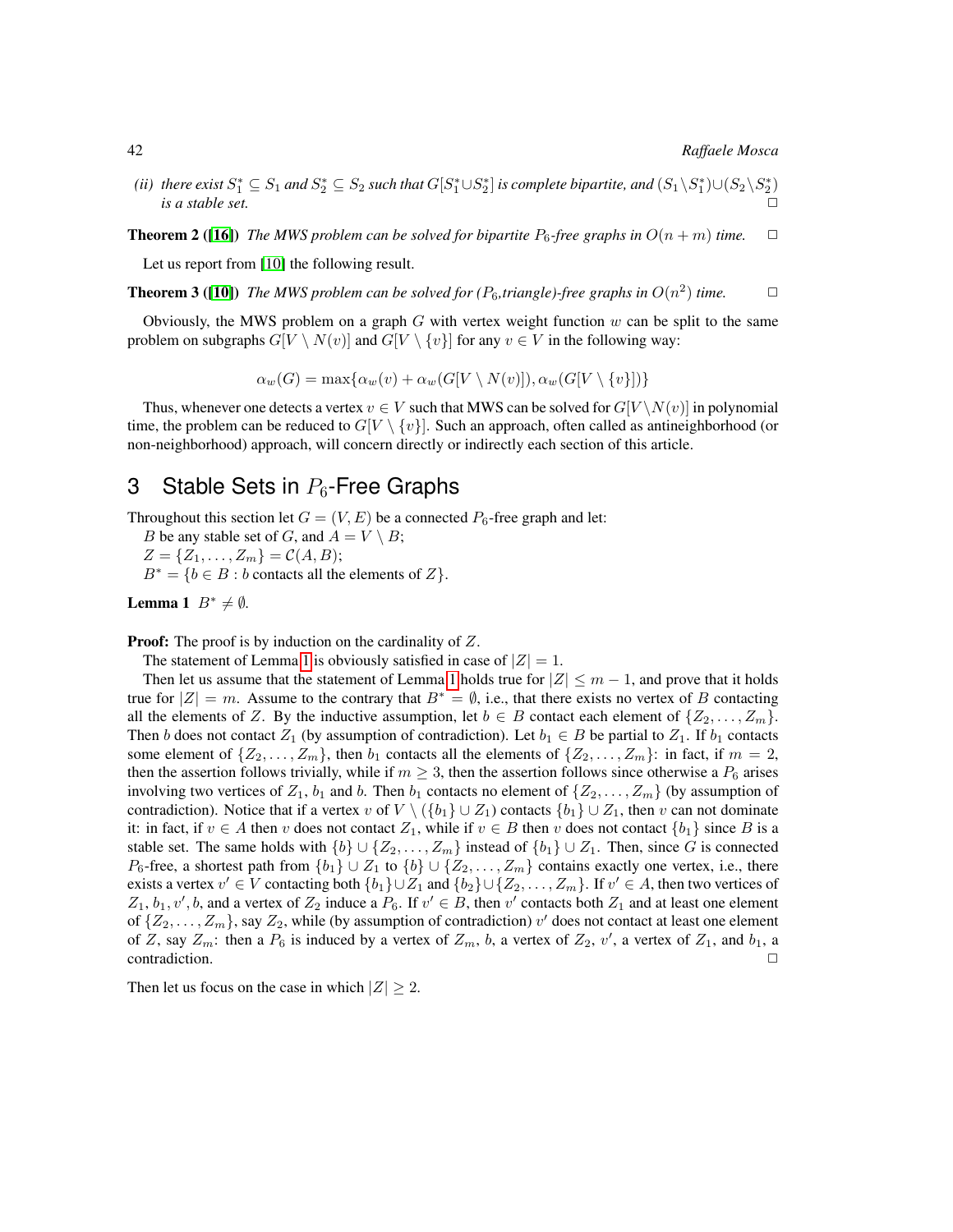**Lemma 2** Assume that  $|Z| \geq 2$ . Let  $b^* \in B^*$ . Then one of the following statements holds:

- *(i) each component-set of*  $G[V(Z) \setminus N(b^*)]$  *is dominated by a vertex of*  $V(Z) \cap N(b^*)$ ;
- $(iii)$   $b^*$  *dominates all the elements of Z except one, say*  $Z_1$ *, and is the endpoint of an induced*  $P_4$  *<i>formed together with three vertices of*  $Z_1$ *.*

**Proof:** If  $b^*$  dominates all the elements of Z, then  $V(Z) \setminus N(b^*) = \emptyset$ . If  $b^*$  does not dominate exactly one element of Z, say  $Z_1$ , then since  $b^*$  contacts  $Z_1$  (being  $b^* \in B$ ), either statement (i) or statement (ii) holds (to avoid a  $P_6$ , observing that  $b^*$  is adjacent to a vertex of an element say  $Z_2 \neq Z_1$  of  $Z$ ). If  $b^*$ does not dominate at least two elements of Z, then statement  $(i)$  holds: in fact, let K be a component of  $G[V(Z)\setminus N(b^*)]$ ; since  $b^* \in B^*$ , there exists  $a \in V(Z) \cap N(b^*)$  contacting K; in particular, a dominates K, otherwise a  $P_6$  arises formed by two vertices of K,  $a, b^*$ , and two vertices of an element  $Z_i$  of Z not dominated by  $b^*$  (for which one has  $Z_i \cap K = \emptyset$ ).

<span id="page-6-0"></span>**Lemma 3** Assume that  $|Z| \geq 2$ . Assume that no vertex of  $B^*$  enjoys (i) of Lemma [2.](#page-5-1) Let  $b^* \in B^*$  enjoy *(ii)* of Lemma [2.](#page-5-1) Let  $Y = \{b \in B : b \text{ distinguishes some element of } C(Z_1 \setminus N(b^*), B)\}$ . Let  $\bar{y} \in Y$  such that  $N_{Z_1\setminus N(b^*)}(\bar y)$  is maximal under inclusion in  $\{N_{Z_1\setminus N(b^*)}(y): y\in Y\}$ *. Then:* 

- *(i)*  $\bar{y}$  *contacts all the elements of*  $\mathcal{C}(Z_1 \setminus N(b^*), B)$ ;
- (*ii*) for all  $Q \in \mathcal{C}(Z_1 \setminus N(b^*), B)$ , each component-set of  $G[Q \setminus N(\bar{y})]$  is dominated by some vertex of  $Q \cap N(\bar{y})$ .

**Proof:** Let us prove statement (i). According to (ii) of Lemma [2,](#page-5-1)  $b^*$  dominates all the elements of Z except one, namely  $Z_1$ , and is the endpoint of an induced  $P_4$  formed together with three vertices of  $Z_1$ . Let  $X = \{b \in B : b$  distinguishes some element of  $Z \setminus \{Z_1\}$ . Then for any  $Z_i \in Z$  with  $i \neq 1$  there exists  $x_i \in X$  distinguishing  $Z_i$ . Then every vertex of X contacts  $Z_1$  (otherwise a  $P_6$  arises involving any vertex of X, an element of Z contacted by such a vertex,  $b^*$  and three vertices of  $Z_1$ ). It follows that for any two vertices  $x_i, x_j \in X$  with  $x_i$  distinguishing  $Z_i$  and  $x_j$  distinguishing  $Z_j$ , either  $x_i$  contacts  $Z_j$ or  $x_j$  contacts  $Z_i$  (otherwise a  $P_6$  arises). This implies that there exists a vertex  $x \in X$  contacting all the elements of  $Z \setminus \{Z_1\}$ . Then x contacts all the elements of Z. Since no vertex of B enjoys (i) of Lemma [2,](#page-5-1) x is the endpoint of an induced  $P_4$  of G together with three vertices of an element of  $Z \setminus \{Z_1\}$ , say  $Z_2$ , and dominates  $Z_i$  for every  $i \neq 2$ . Then  $x \notin Y$ . Then: each vertex of Y contacts  $Z_2$ , otherwise any vertex of Y, a vertex of  $Z_1$ , x and three vertices of  $Z_2$  induce a  $P_6$ . Now, by contradiction assume that  $\bar{y}$ does not contact an element Q of  $\mathcal{C}(Z_1 \setminus N(b^*), B)$ . Let  $y \in Y$  be partial to Q. Then, by definition of  $\bar{y}$ , there exists  $z \in Z_1 \setminus N(b^*)$  adjacent to  $\bar{y}$  and nonadjacent to y. Notice that z is nonadjacent to any vertex of Q, since z belongs to a different component-set of  $G[Z_1 \setminus N(b^*)]$ . Then, since both y and  $\bar{y}$  contact  $Z_2$ , a  $P_6$  arises, a contradiction.

Let us prove statement (*ii*). Let Q be any element of  $\mathcal{C}(Z_1 \setminus N(b^*), B)$  not dominated by  $\bar{y}$ . By statement (i),  $\bar{y}$  contacts Q. Then, each component-set K of  $G[Q \setminus N(\bar{y})]$  is contacted by some vertex q of  $Q \cap N(\bar{y})$ , and in particular is dominated by q, otherwise a  $P_6$  arises formed by two elements of  $K,q,\bar{y},$ a vertex of  $Z_2$ , and  $b^*$ . The contract of the contract of the contract of the contract of the contract of the contract of the contract of the contract of the contract of the contract of the contract of the contract of the contract of the contrac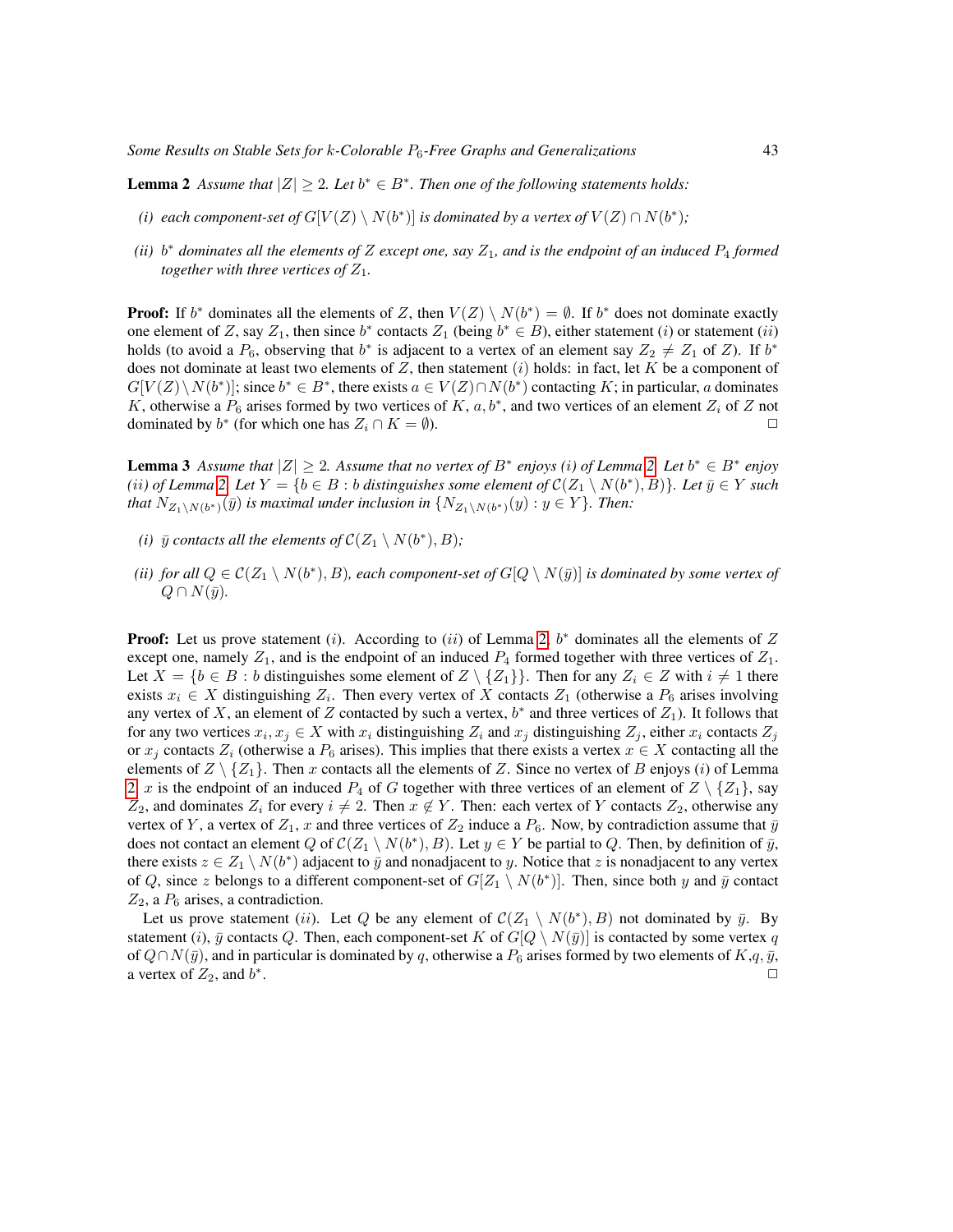# 4 Reductions for MWS on  $(P_6, K_p)$ -Free Graphs

In this section let us apply the properties of the previous section to introduce two reductions for MWS on  $(P_6, K_p)$ -free graphs, for  $p \geq 3$ , both relying to the following definition.

**Definition 1** *A graph*  $G = (V, E)$  *is* locally *F*-free, where *F is any fixed graph, if V admits a partition*  ${A, B}$  *such that*  $G[A]$  *is*  $F$ *-free and*  $B$  *is a stable set.* 

The following general observations will be often used later.

<span id="page-7-0"></span>**Observation 1** Let  $G = (V, E)$  be a graph and W be a subset of V. Assume that MWS can be solved for *each induced subgraph of* G[W] *in polynomial time. Then while showing that MWS can be solved for* G *in polynomial time,*  $W \setminus V(C(W, V \setminus W))$  *can be treated as a stable set.* 

**Proof:** In fact one can contract each component-set K of  $G[W]$  which is a module of G into a singleton k with  $w(k) = \alpha_w(G[K])$ . That can be done in polynomial time by assumption.

<span id="page-7-2"></span>**Observation 2** Let  $G = (V, E)$  be a graph, and  $U \subseteq V$  with  $|U| = k$ . If one can solve MWS for each subgraph of  $G[V \setminus U]$  in time T, then one can solve MWS for G in time  $2^k(T + n^2)$ .

**Proof:** Let  $I(U)$  be the family of stable sets of  $G[U]$ . Then to solve MWS for G one can solve MWS for  $|I(U)|$  subgraphs of G, i.e., for  $G[V \setminus U]$  and for  $G[I \cup (V \setminus (N(I) \cup U))]$  for every  $I \in I(U)$ . Since  $|I(U)| \leq 2^k$ , and since  $V \setminus (N(I) \cup U)$  can be computed in  $O(n^2)$  for every  $I \in I(U)$ , the assertion follows.  $\Box$ 

### 4.1 From  $(P_6, K_{p+1})$ -Free to  $(P_6,$  Locally  $K_p$ )-Free Graphs

The next lemma shows that the difficulty of solving MWS for  $(P_6, K_{p+1})$ -free graphs can be reduced to that of solving MWS for  $(P_6,$  locally  $K_p$ )-free graphs.

<span id="page-7-1"></span>**Lemma 4** If MWS can be solved for  $(P_6$ , locally  $K_p$ )-free graphs in  $O(n^t)$  time for some natural t, then *MWS can be solved for*  $(P_6, K_{p+1})$ -free graphs in  $O(n^{t+p-1})$  time.

**Proof:** Let  $G = (V, E)$  be a  $(P_6, K_{p+1})$ -free graph. Assume without loss of generality that G is connected. To prove the lemma, let us show that for any  $v \in V$  one can solve MWS for  $G[V \setminus N(v)]$  in  $O(n^{t+p-2})$  time.

Let  $v \in V$ . Let H be any component-set of  $G[V \setminus N(v)]$ . Since G is connected, there exists  $u \in N(v)$ contacting H. Let us write:  $A = H \cap N(u)$  and  $B = H \setminus N(u)$ . Then  $\{A, B\}$  is a partition of  $G[H]$ . Since G is  $K_{p+1}$ -free,  $G[A]$  is  $K_p$ -free.

Now to solve MWS for  $G[H]$  one can proceed as follows: (i) compute a maximum weight stable set of  $G[B]$ , (ii) compute a maximum weight stable set of  $G[H]$  containing at least one vertex of A, and finally (iii) choose a best solution, i.e., one of maximum weight.

To compute a maximum weight stable set of  $G[B]$  one can proceed as follows.

**Claim 1.** MWS can be solved for  $G[B]$  in  $O(n^t)$  time.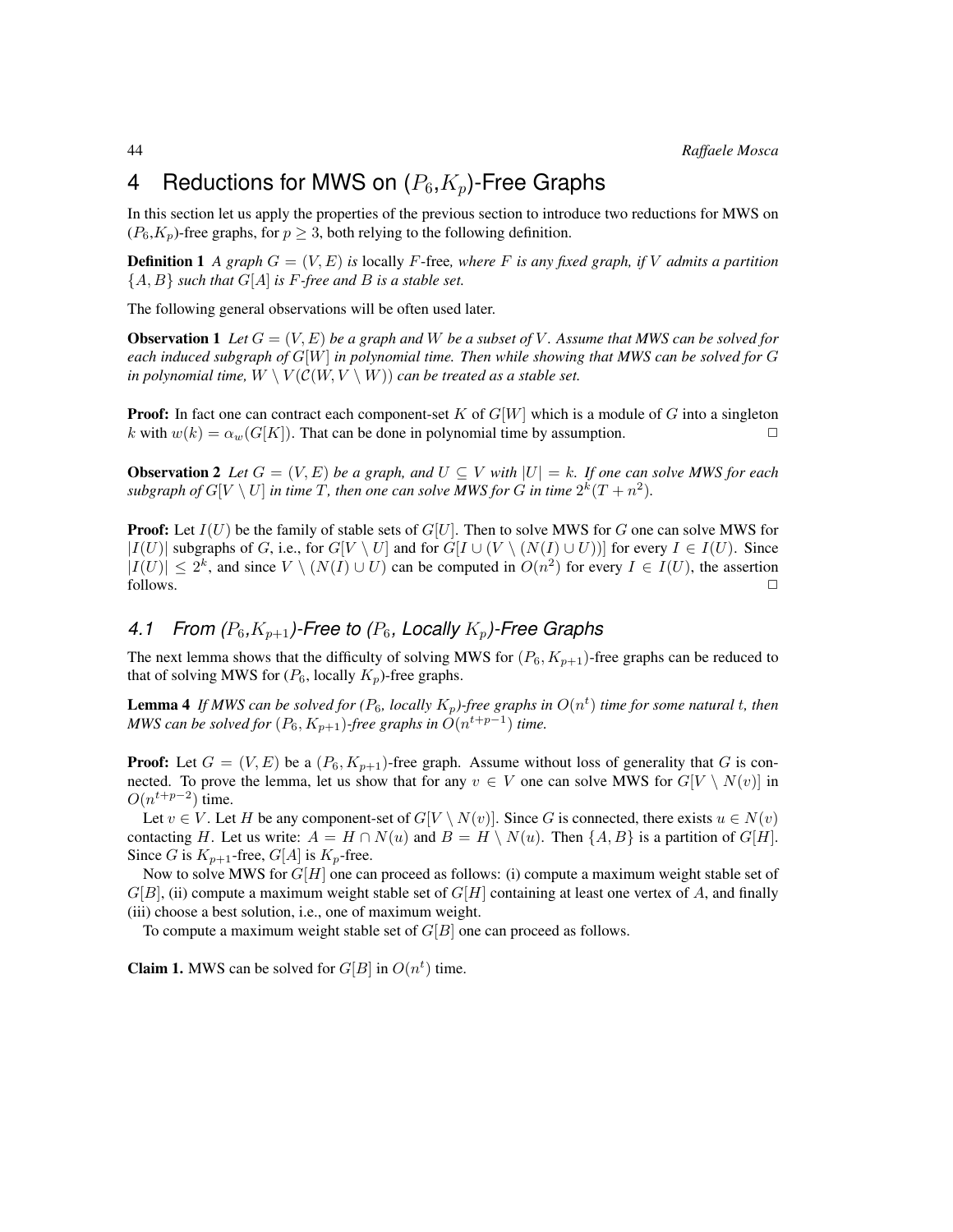**Proof:** To prove the claim, by the assumption of the lemma, it is sufficient to show that  $G[B]$  can be treated as a locally  $K_p$ -free graph. Let Q be a component-set of  $G[B]$ . Since  $G[H]$  is connected, there exists  $a \in A$  such that  $Q \cap N(a) \neq \emptyset$ . Let  $Q_1 = Q \cap N(a)$  and  $Q_2 = Q \setminus N(a)$ . Then  $\{Q_1, Q_2\}$ is a partition of Q. Since G is  $K_{p+1}$ -free,  $G[Q_1]$  is  $K_p$ -free. Let K be any component-set of  $G[Q_2]$ . Then, to avoid a  $P_6$  involving v, u, a, each vertex of  $Q_1$  either dominates or does not contact K. Then K is a module of  $G[Q]$ : in particular, since G is  $K_{p+1}$ -free,  $G[K]$  is  $K_p$ -free. Then one can contract K into a singleton k with  $w(k) = \alpha_w(K)$ : since  $G[K]$  is  $K_p$ -free that can be done in polynomial time by assumption. Then one can treat  $Q_2$  as a stable set, and the assertion follows.

To compute a maximum weight stable set of  $G[H]$  containing at least one vertex of A one can proceed as follows.

For any  $A' \cup B'$  with  $A' \subseteq A$  and  $B' \subseteq B$ , let us define the *brown* decomposition of  $A' \cup B'$  by the following two steps:

- **Step 1.** First define a binary relation ' $\geq$ ' on A', such that for any  $x, y \in A'$  one has  $x \geq y$  if  $N_{B'}(x) \supseteq Y$  $N_{B'}(y)$ . Clearly,  $(A', \geq)$  is a partially ordered set. Then define a topological total order '>' on A' with respect to  $(A', \geq)$ : let us write  $A' = \{a_1, \ldots, a_t\}$ , with  $a_1 > a_2 > \ldots > a_t$ , so that if  $a_i \geq a_j$ then  $a_i > a_j$  for any pair of indices i, j.
- **Step 2.** Decompose  $A' \cup B'$  into the following subsets:  $W'_1 = \{a_1\} \cup [A' \setminus N(a_1)] \cup [B' \setminus N(a_1)],$  $W_2' = \{a_2\} \cup [(A' \setminus \{a_1\}) \setminus N(a_2)] \cup [B' \setminus N(a_2)], \ldots, W_t' = \{a_t\} \cup [(A' \setminus \{a_1, \ldots, a_{t-1}\}) \setminus N(a_2)]$  $N(a_t)] \cup [B' \setminus N(a_t)]$ . Let us say that sets  $W'_k$  for  $k = 1, ..., t$  are the *children* of  $A' \cup B'$ .

Let us observe that any maximum weight stable set of  $G[A' \cup B']$  is contained in (exactly) one of the graphs  $G[W'_1], \ldots, G[W'_t]$ ; in particular MWS can be efficiently solved for  $G[A' \cup B']$  as soon as it can be so for graphs  $G[W'_1], \ldots, G[W'_t]$ , i.e., one has  $\alpha_w G[A' \cup B'] = \max_{k=1,\ldots,t} {\alpha_w G[W'_k]}$ .

A sufficient condition to efficiently solve MWS for graph  $G[W_k']$ , for some  $k = 1, \ldots, t$ , is the following: If no vertex of  $\{a_k\}\cup (A'\setminus\{a_1,\ldots,a_{k-1}\})\setminus N(a_k)$  distinguishes any component-set of  $B'\setminus N(a_k)$ , then by Observation [1](#page-7-0) and Claim 1,  $B' \setminus N(a_k)$  can be treated as a stable set: then  $G[W'_k]$  can be treated as a locally  $K_p$ -free graph and MWS can be solved for  $G[W'_k]$  in  $O(n^t)$  time by assumption. Let us say that  $G[W'_k]$  is a *good subgraph* of  $G[H]$  if this fact holds.

Then let us consider the following recursive Procedure Brown  $(A \cup B)$ :

- (1) Apply the brown decomposition to  $A \cup B$ .
- (2) For every child  $W_k$  of  $A \cup B$ , with  $k = 1, \ldots, |A|$ , do: if  $G[W_k]$  is not a good subgraph of G, then apply Procedure Brown  $(W_k)$ .

This procedure may be represented by a tree  $T(H)$  whose root is  $A \cup B$ , the children of  $A \cup B$  are  $W_1, W_2, \ldots, W_t$ , which are in turn the roots of subtrees representing the (possible) brown decomposition of  $W_1, W_2, \ldots, W_t$ . Each leaf of  $T(H)$  corresponds to a good subgraph of  $G[H]$ .

**Claim 2.** Tree  $T(H)$  contains  $O(n^{p-2})$  nodes.

**Proof:** To prove the claim, let us show that the depth of  $T(H)$  is less or equal p.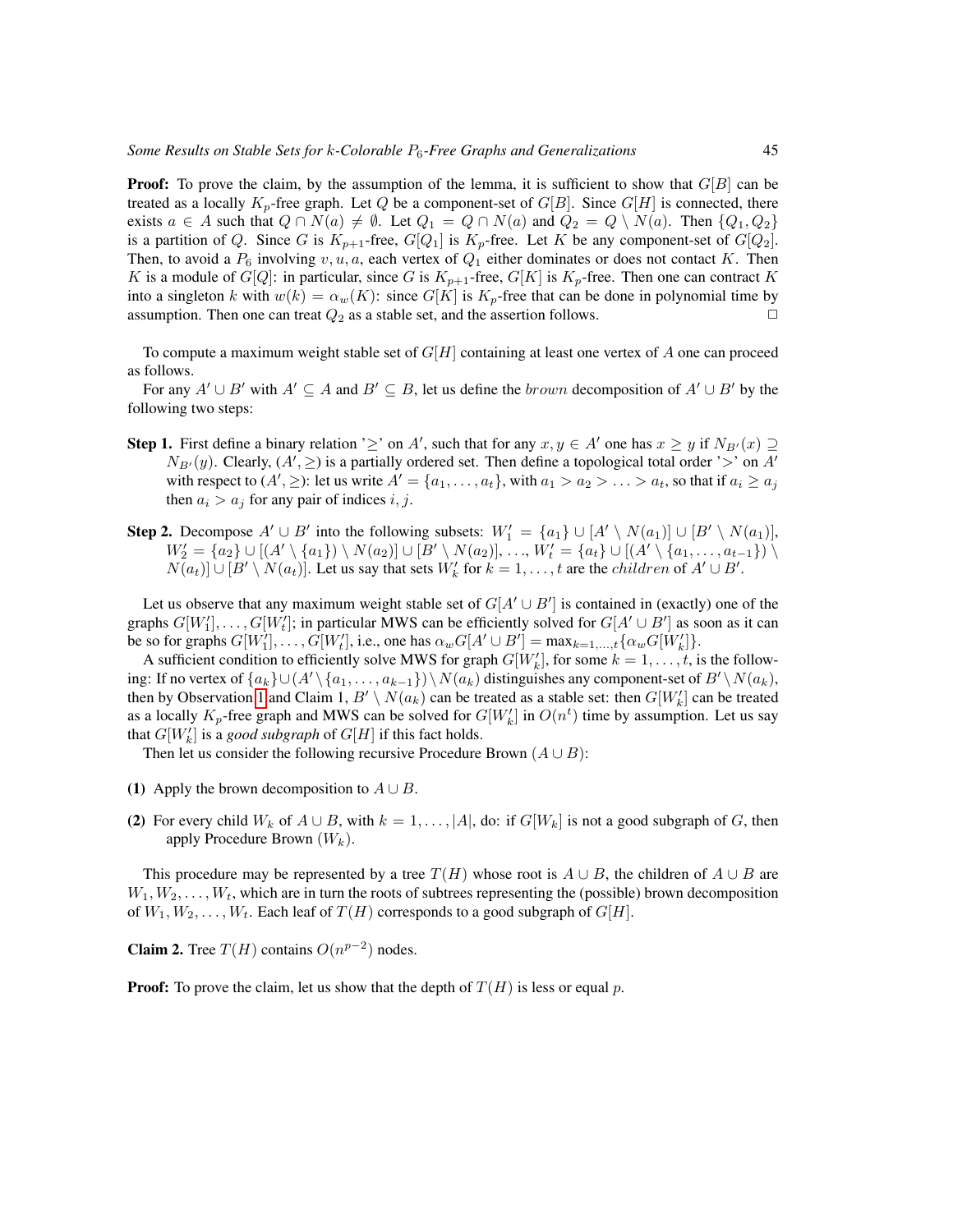Let  $W'_k = \{a_k\} \cup [(A' \setminus \{a_1, \ldots, a_{k-1}\}) \setminus N(a_k)] \cup [B' \setminus N(a_k)]$  be a node of  $T(H)$  having a leaf of  $T(H)$  as a child. Then  $G[W'_k]$  is not good, i.e., there exists a vertex  $x \in (A' \setminus \{a_1, \ldots, a_{k-1}\}) \setminus N(a_k)$ distinguishing a component-set Q of  $G[B' \setminus N(a_k)]$ . Let  $A' \cup B'$  be the father of  $W'_{k}$ . As  $x \in (A' \setminus A')$  $\{a_1, \ldots, a_{k-1}\}\$  \  $N(a_k)$ , with respect to the topological total order '>' one has  $a_k > x$  (otherwise  $x \in \{a_1, \ldots, a_{k-1}\}\.$  Thus, since x is adjacent to a vertex of  $B' \setminus N(a_k)$ , there exists a vertex  $b_1 \in B'$ adjacent to  $a_k$  and nonadjacent to x. Then to avoid that  $b_1, a_k, u, x$ , and two vertices of Q induce a  $P_6$ ,  $b_1$  contacts Q. To avoid that  $v, u, a_k, b_1$ , and two vertices of Q induce a  $P_6$ , one has that:  $b_1$  dominates Q and in particular  $Q \cup \{b_1\}$  contains a  $K_3$  (since  $Q$  is nontrivial); while  $a_k$  distinguishes  $Q \cup \{b_1\}$ .

Notice that in  $T(H)$  if a node  $A'' \cup B''$  is an ancestor of  $A' \cup B'$ , then  $A'' \supset A'$  and  $B'' \supset B'$ . Then the argument of the previous paragraph can be iterated for the father of  $A' \cup B'$ , and so on until to reach the root of  $T(H)$ . At each iteration q, a new vertex  $b_q$  is detected such that  $b_q$  dominates  $Q \cup \{b_1, \ldots, b_{q-1}\},$ that is, a  $K_{q+2}$  arises. Since G is  $K_{p+1}$ -free, at most  $p-2$  iterations are possible, and the claim follows.  $\Box$ 

By Claim 2, since by the above MWS can be solved for subgraphs of  $G[H]$  corresponding to the leaves of  $T(H)$  (i.e., the good subgraphs of  $G[H]$ ) in  $O(n^t)$  time, since by the above MWS can be solved for subgraphs of  $G[H]$  corresponding to the internal nodes of  $T(H)$  as soon as it can be solved for their children, and since the root of  $T(H)$  corresponds to  $G[H]$ , one has that a maximum weight stable set of  $G[H]$  containing at least one vertex of A can be computed in  $O(n^{t+p-2})$ .

This completes the proof of the lemma.

 $\Box$ 

### *4.2 From (P<sub>6</sub>, Locally K<sub>p</sub>)-Free to (P<sub>6</sub>, K<sub>p</sub>)-Free Graphs (with one exception)*

The next lemma shows that the difficulty of solving MWS for  $(P_6,$  locally  $K_p$ )-free graphs, with related partition  $\{A, B\}$ , can be reduced to that of solving MWS for  $(P_6, K_p)$ -free graphs, except for the case in which  $|C(A, B)| = 1$ .

<span id="page-9-0"></span>**Lemma 5** Let  $G = (V, E)$  be a connected ( $P_6$ , locally  $K_p$ )-free graph, with related partition  $\{A, B\}$ . If MWS can be solved for ( $P_6$ , $K_p$ )-free graphs in  $O(n^t)$  time for some natural  $t$ , then:

- (*i*) *if*  $|C(A, B)| = 0$ , then MWS can be solved for G in  $O(n^t)$  time;
- *(ii)* if  $|C(A, B)| \geq 2$ , then there exists  $v \in V$  *(i.e.,*  $v \in B$  *and is easily detectable) such that MWS can be solved for*  $G[V \setminus \{v\}]$  *in*  $O(n^{t+1})$  *time.*

**Proof:** Let us recall that, by definition of locally  $K_p$ -free graph,  $G[A]$  is  $K_p$ -free and B is a stable set.

Let us prove statement (i). If  $|C(A, B)| = 0$ , then by Observation [1](#page-7-0) and since MWS can be solved for  $(P_6, K_p)$ -free graphs in  $O(n^t)$  time, A can be treated as a stable set in  $O(n^t)$  time. Then G can be treated as a bipartite graph and the statement follows.

Let us prove statement (ii). For brevity, let us write  $Z = C(A, B)$ . By Observation [1](#page-7-0) and by assumption,  $A \setminus V(Z)$  can be treated as a stable set in  $O(n^t)$  time.

By Lemma [1,](#page-5-0) there exists at least one vertex of B contacting all the elements of Z. Let  $B^* = \{b \in B : b$ contacts all the elements of  $Z$  }.

If there is  $b \in B^*$  enjoying (i) of Lemma [2,](#page-5-1) then since  $G[A]$  is  $K_p$ -free each component of  $G[V(Z) \setminus B]$  $N(b)$ ] is  $K_{p-1}$ -free: then  $G[V \setminus N(b)]$  is  $K_p$ -free, and MWS can be solved for  $G[V \setminus N(b)]$  in  $O(n^t)$ time by assumption.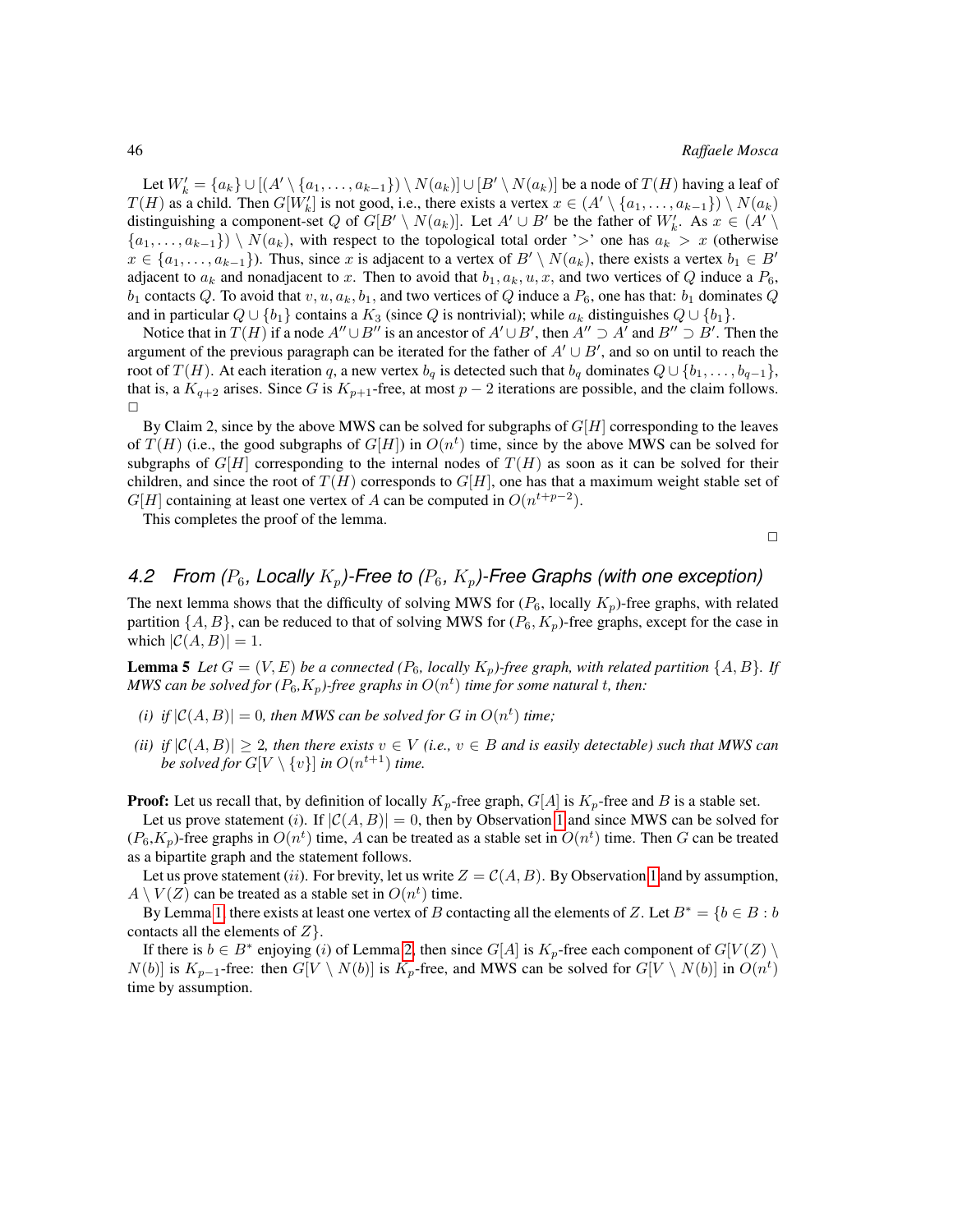Then assume that no vertex of  $B^*$  enjoys (i) of Lemma [2.](#page-5-1) Let  $b^* \in B^*$  enjoy (ii) of Lemma 2.

Then  $b^*$  dominates all the elements of Z apart from one, say  $Z_1$ , and is partial to  $Z_1$ . Let  $Y = \{b \in B :$ b distinguishes some element of  $\mathcal{C}(Z_1 \setminus N(b^*), B)$ . Let ' $\geq$ ' be a binary relation on Y, such that for any  $u, v \in Y$  one has  $u \ge v$  if  $N_{Z_1 \setminus N(b^*)}(u) \supseteq N_{Z_1 \setminus N(b^*)}(v)$ . Clearly,  $(Y, \ge)$  is a partially ordered set. Then one can define a topological total order '>' on Y with respect to  $(Y, \geq)$ : let us write  $Y = \{y_1, \ldots, y_h\}$ , with  $y_1 > y_2 > \ldots > y_t$ , so that if  $y_i \ge y_j$  then  $y_i > y_j$  for any pair of indices  $i, j$ .

One can solve MWS in  $G[V \setminus N(b^*)]$  by solving MWS in:  $G[\lbrace y_1 \rbrace \cup (V \setminus N(b^*) \setminus N(y_1))]$ , in  $G[\{y_i\} \cup (V \setminus N(b^*) \setminus \{y_1, \ldots, y_{i-1}\} \setminus N(y_i))]$  for  $i = 2, \ldots, h$ , and in  $G[V \setminus N(b^*) \setminus Y]$ . Concerning MWS for  $G[\{y_1\} \cup (V \setminus N(b^*) \setminus N(y_1))]$ : by Observation [1](#page-7-0) and since MWS can be solved for  $(P_6, K_p)$ free graphs in  $O(n^t)$  time,  $Z_1 \setminus N(b^*) \setminus V(\mathcal{C}(Z_1 \setminus N(b^*), B)$  can be treated as a stable set; then, by Lemma [3,](#page-6-0) each component of  $G[Z_1 \setminus N(b^*) \setminus N(y_1)]$  can be treated as a  $K_{p-1}$ -free graph; then  $G[\{y_i\} \cup (V \setminus T])$  $N(b^*) \setminus N(y_1))$  can be treated as a  $K_p$ -free graph, and MWS can be solved for  $G[V \setminus N(b^*) \setminus N(y_1)]$ in  $O(n^t)$  time by assumption. Similarly, by the mentioned total order, MWS can be solved for each of the remaining mentioned graphs in  $O(n^t)$  time. Then MWS can be solved for  $G[V \setminus N(b^*)]$  in  $O(n^{t+1})$ time.  $\Box$ 

Let us point out the following easy sub-result of Lemma [5,](#page-9-0) referred to k-colorable graphs, which will be useful later.

<span id="page-10-0"></span>**Lemma 6** Let  $G = (V, E)$  be a connected k-colorable  $P_6$ -free graph  $G = (V, E)$ , where  $\{A, B\}$  is a *partition of* V *with* G[A] (k − 1)*-colorable and* B *stable set. If MWS can be solved for* (k − 1)*-colorable*  $P_6$ -free graphs, in  $O(n^t)$  time for some natural t, then:

- (*i*) *if*  $|C(A, B)| = 0$ , then MWS can be solved for G in  $O(n^t)$  time;
- *(ii)* if  $|C(A, B)| > 2$ , then there exists  $v \in V$  *(i.e.,*  $v \in B$  *and is easily detectable) such that MWS can be solved for*  $G[V \setminus \{v\}]$  *in*  $O(n^{t+1})$  *time.*  $\Box$

# 5 Some Polynomially Solvable Cases for MWS

In this section let us prove that MWS can be solved for  $P_6$ -free graphs being respectively (i) 3-colorable, (ii) 4-colorable, and (iii)  $K_4$ -free. The case (i) is somehow basic and is applied in the other two cases. The cases  $(i)-(ii)$  require Lemma [6,](#page-10-0) while the case  $(iii)$  requires Lemma [4.](#page-7-1)

### *5.1 MWS for 3-Colorable* P6*-Free Graphs*

To solve MWS for 3-colorable  $P_6$ -free graphs, let us follow the idea of Brandstädt and Hoàng in [\[8\]](#page-16-8), where the authors combine two decomposition approaches, namely by homogeneous sets and by clique separators, in order to obtain a binary tree which gives a refinement of the decompositions obtained separately. Here we combine two "local" decomposition approaches, namely by Theorem [1](#page-4-0) of Fouquet, Giakoumakis and Vanherpe on bipartite  $P_6$ -free graphs and by Lemma [6,](#page-10-0) in order to obtain a binary tree which gives a refinement of the decompositions obtained separately.

Let  $G = (V, E) = (V_1 \cup V_2 \cup V_3, E)$  be a 3-colorable  $P_6$ -free graph. Let us write:  $A = V_1 \cup V_2$ ;  $B = V_3$ ;  $Z = C(A, B)$ .

By Observation [1](#page-7-0) and Theorem [2,](#page-5-2)  $A \setminus V(Z)$  can be treated as a stable set: in particular, if  $|Z| = 0$ , then G can be treated as a bipartite graph.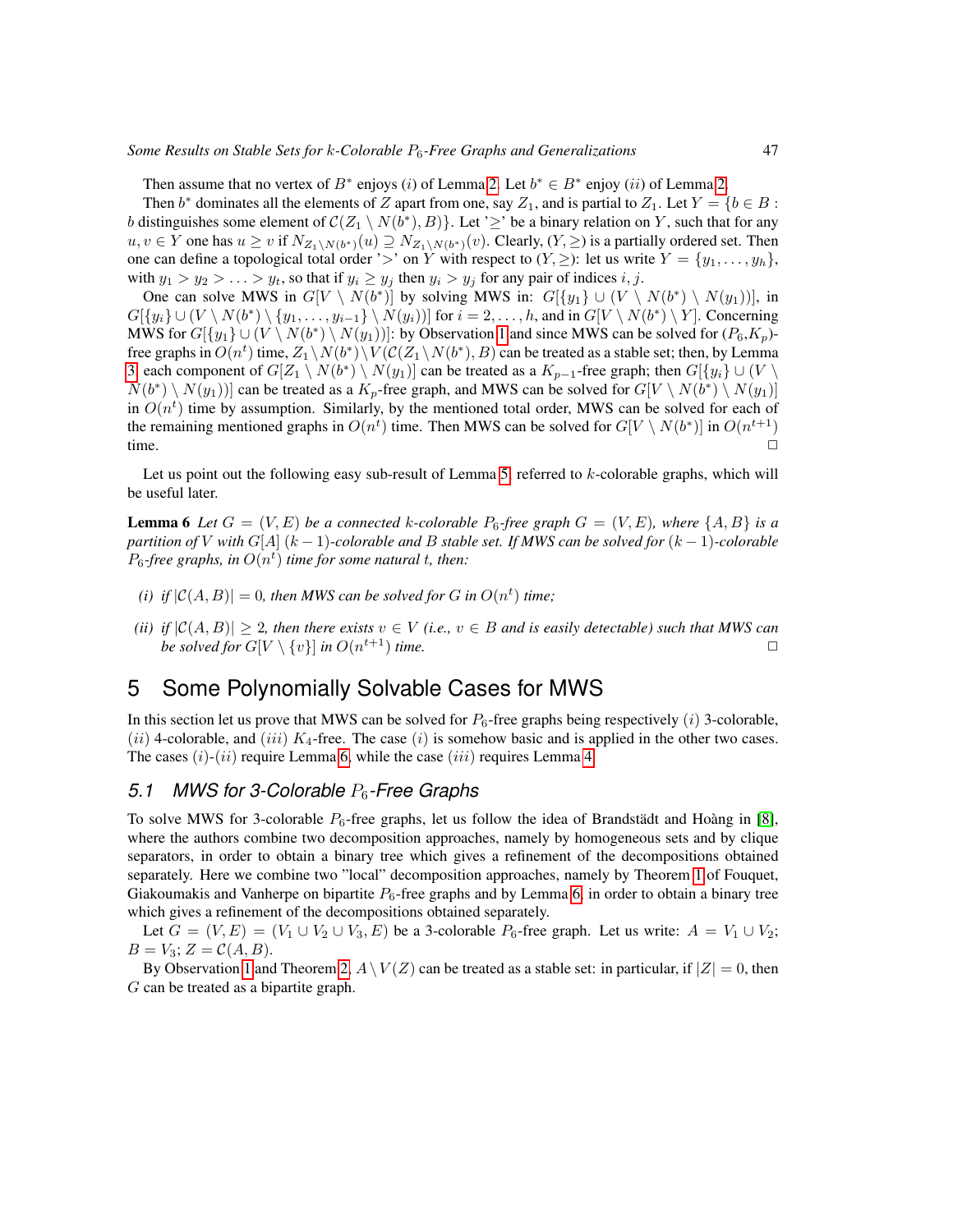The method will adopt the following four decompositions of a 3-colorable  $P_6$ -free graph G into at most four subgraphs  $G_1, G_2, G_3, G_4$ , in order that if the MWS problem can be solved for  $G_1, G_2, G_3, G_4$  in polynomial time, then so can the problem for G.

- **Case 1.** If G is disconnected, then G is decomposed into subgraphs  $G_1 = G[W_1]$  and  $G_2 = G[W_2]$ , where  $\{W_1, W_2\}$  is any partition of V such that  $W_1$  has a co-join to  $W_2$  in G. In particular  $\alpha_w(G)$  =  $\alpha_w(G_1) + \alpha_w(G_2).$
- **Case 2.** If G is connected,  $|Z| = 1$  (i.e., let  $Z = \{T\}$  where  $G[T] = (S_1 \cup S_2, F)$  is a connected bipartite graph), and  $G[T]$  fulfills the condition (i) of Theorem [1](#page-4-0) (i.e., let  $\{L, R\}$  be any partition of T such that L has a co-join to R in  $\overline{G[T]}^{bip}$ ), then G is decomposed into subgraphs  $G_1 = G[W_1]$ ,  $G_2 = G[W_2], G_3 = G[W_3], G_4 = G[W_4],$  where  $W_1 = V \setminus V_1, W_2 = V \setminus S_2, W_3 = V \setminus L$ ,  $W_4 = V \setminus R$ . In particular,  $\alpha_w(G) = \max_{i=1,\dots,4} {\alpha_w(G_i)}$ .

In fact let S be a maximum (weight) stable set of G: if S contains no vertex from  $S_1$ , then  $S \subseteq W_1$ ; if S contains no vertex from  $S_2$ , then  $S \subseteq W_2$ ; if F contains both a vertex from  $S_1$  and a vertex from  $S_2$ , then either  $S \subseteq W_3$  or  $S \subseteq W_4$ , by the condition (i) of Theorem [1.](#page-4-0)

**Case 3.** If G is connected,  $|Z| = 1$  (i.e., let  $Z = \{T\}$  where  $G[T] = (S_1 \cup S_2, F)$  is a connected bipartite graph), and  $G[T]$  fulfills the condition (ii) of Theorem [1,](#page-4-0) then G is decomposed into subgraphs  $G_1 = G[W_1]$  and  $G_2 = G[W_2]$ , where  $W_1 = V \setminus S_1^*$  and  $W_2 = V \setminus S_2^*$ . In particular,  $\alpha_w(G)$  =  $\max_{i=1,2}\{\alpha_w(G_i)\}.$ 

In fact let S be a maximum (weight) stable set of G: if S contains no vertex from  $S_1^*$ , then  $S \subseteq W_1$ ; if S contains no vertex from  $S_2^*$ , then  $S \subseteq W_2$ ; the case in which S contains both a vertex from  $S_1^*$ and a vertex from  $S_2^*$  can not occur, since  $S_1^*$  has a join to  $S_2^*$ , by the condition  $(ii)$  of Theorem [1.](#page-4-0)

**Case 4.** If G is connected,  $|Z| \geq 2$ , and  $B \neq \emptyset$  (i.e., G admits a vertex v according to Lemma [6](#page-10-0) (ii)), then G is decomposed into subgraphs  $G_1 = G[W_1]$  and  $G_2 = G[W_2]$ , where  $W_1 = V \setminus N(v)$  and  $W_2 = V \setminus \{v\}$ . Let us say that the graph  $G_1$  obtained by such a decomposition is a *good subgraph* of G. In particular,  $\alpha_w(G) = \max_{i=1,2} {\alpha_w(G_i)}$ .

Then let us consider the following recursive Procedure Gray  $(G)$ :

- (1) Decompose G according to one of the above four decompositions, depending on the case, so to obtain graphs (at most)  $G_1$ ,  $G_2$ ,  $G_3$ ,  $G_4$ .
- (2) For every  $G_k$ , with  $k = 1, \ldots, 4$ , do: if  $G_k$  is not bipartite and if  $G_k$  is not a good subgraph of  $G$ , then apply Procedure Gray  $(G_k)$ .

This procedure may be represented by a tree  $T(G)$  whose root is G, the children of G are (at most)  $G_1, G_2, G_3, G_4$ , which are in turn the roots of subtrees representing the (possible) decomposition of  $G_1, G_2, G_3, G_4$ . Each leaf of  $T(G)$  corresponds either to a bipartite subgraph of G or to a good subgraph of  $G$ .

<span id="page-11-0"></span>**Lemma 7** *Tree*  $T(G)$  *contains*  $O(n^3)$  *nodes.*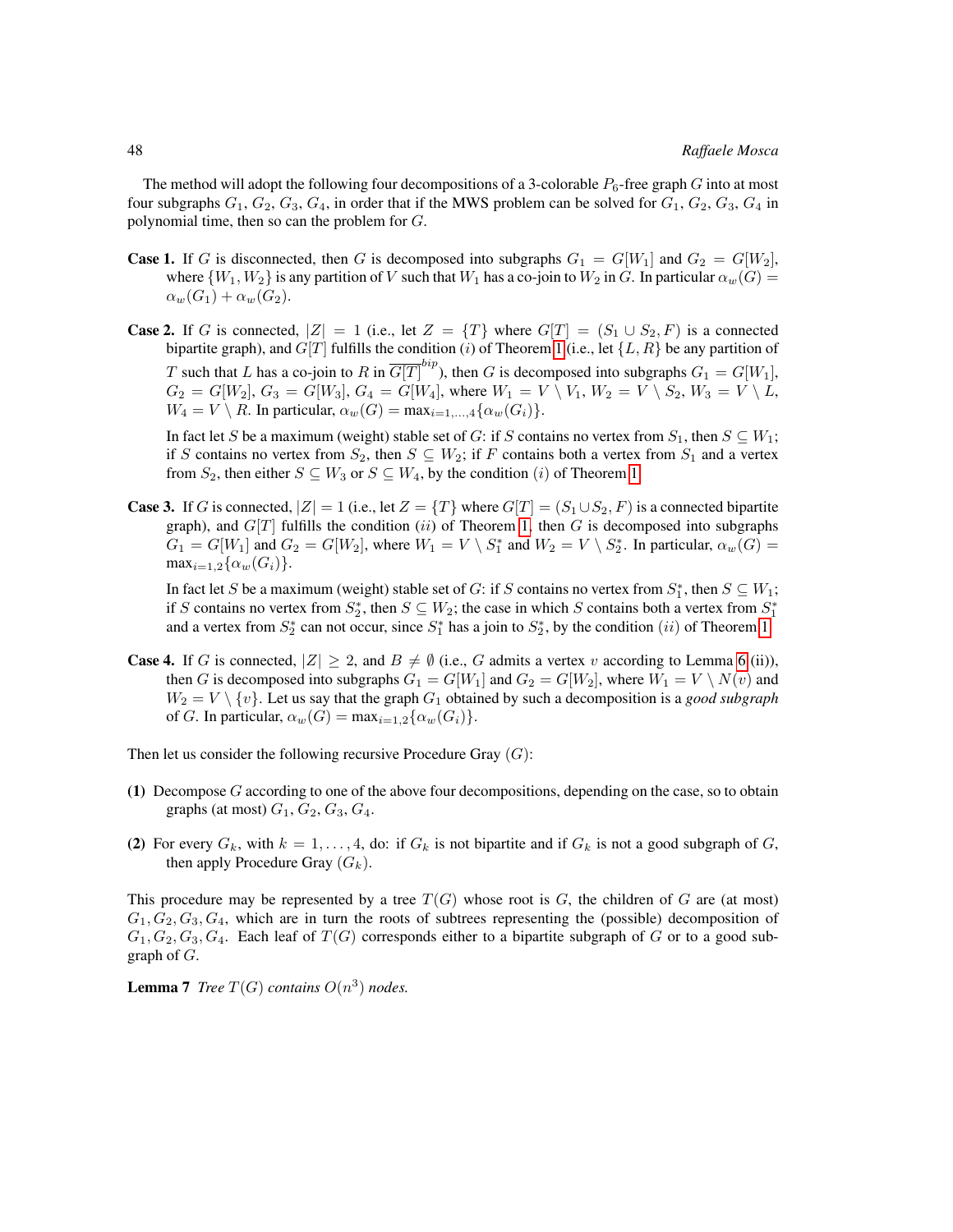**Proof:** Let us show that each internal node of  $T(G)$  can be labeled with a distinct 3-tuple  $(x, y, z)$  where  $x, y, z$  are three vertices of G. One only needs to label internal nodes that correspond to graphs with at least three vertices.

Let  $G_H$  denote the induced subgraph of G that corresponds to an internal node H of  $T(G)$ .

If G is decomposed by Case 1 into graphs  $G_1, G_2$ , then label H with  $(x, y, z)$  where: x is any vertex in  $G_1$ , while y, z are two adjacent vertices of A in  $G_2$ . Let us say H is a *node of type* 1.

If G is decomposed by Case 2, then label H with  $(x, y, z)$  where: x is any vertex in G, y is any vertex of L, z is any vertex of R, such that y is adjacent to z. Let us say H is a *node of type* 2.

If G is decomposed by Case 3, then label H with  $(x, y, z)$  where: x is any vertex of G, y is any element of  $S_1^*$ , z is any element of  $S_2^*$  (then y is adjacent to z). Let us say H is a *node of type* 3.

If G is decomposed by Case 4, then label H with  $(x, y, z)$  where:  $x = v$ , while y, z are two adjacent vertices of A. Let us say H is a *node of type* 4.

Assume that there are two nodes H, K in  $T(G)$  with the same 3-tuple  $(x, y, z)$ ; in particular one has  $x, y, z \in G_H \cap G_K$ .

Suppose first that  $K$  is a descendent of  $H$ . The above choice of the labels implies that, whether  $H$ is of type 1 or 2 or 3 or 4, there is at least one vertex in the label of  $G_H$  that does not belong to  $G_K$ , a contradiction.

Now, one may assume that K is not a descendent of H and H is not a descendent of K. Let  $J$  be the lowest common ancestor of H and K in  $T(G)$ . For simplicity, one may assume that  $H(K)$  either is the left (right) child of  $J$ , or is a descendent of the left (right) child of  $J$ . If  $J$  is a node of type 1, then  $H$ and K have no vertex in common, and thus cannot have the same 3-tuple. If  $J$  is a node of type 2 or 3, then  $G_H[A]$  and  $G_K[A]$  have no edge (i.e., no pair of adjacent vertices) in common; then, since for each internal node Q of  $T(G)$  the elements y, z of the 3-tuple  $(x, y, z)$  of Q are adjacent vertices of  $G_Q[A]$ , one has that H and K can not have the same 3-tuple  $(x, y, z)$ . If J is a node of type 4, then either H or K is a yellow subgraph of G, i.e., a leaf of  $T(G)$ , a contradiction since H and K are internal nodes of  $T(G)$ .  $\Box$ 

<span id="page-12-0"></span>Then Lemma [7](#page-11-0) implies:

Corollary 1 *If the MWS problem can be solved in polynomial time for every bipartite subgraph of* G *and for every good subgraph of G, then so can the problem for G.*  $\Box$ 

By Theorem [2](#page-5-2) MWS can be solved for bipartite subgraphs of G in  $O(n + m)$  time. By Lemma [6](#page-10-0) MWS can be solved for good subgraphs of G in  $O(nm)$  time. Then Corollary [1](#page-12-0) implies:

<span id="page-12-1"></span>**Theorem 4** The MWS problem can be solved for 3-colorable  $P_6$ -free graphs in  $O(n^4m)$  time.  $\Box$ 

#### *5.2 MWS for 4-Colorable* P6*-Free Graphs*

Let  $G = (V, E) = (V_1 \cup V_2 \cup V_3 \cup V_4, E)$  be a 4-colorable  $P_6$ -free graph. Let us write:  $A = V_1 \cup V_2$ ,  $B = V_3, C = V_4.$ 

<span id="page-12-2"></span>**Lemma 8** If  $|\mathcal{C}(A, B)| = 0$  or  $|\mathcal{C}(A, C)| = 0$ , then MWS can be solved for G in  $O(n^6 m)$  time.

**Proof:** By symmetry, the proof is given only for the case in which  $|\mathcal{C}(A, C)| = 0$ . Without loss of generality, assume that  $G$  is connected. To prove the lemma let us show that either MWS can be solved for G in  $O(n^4m)$  time, or there exists a vertex  $v \in V$  such that MWS can be solved for  $G[V \setminus N(v)]$  in  $O(n^5m)$  time. Then one can (possibly) iteratively apply this argument to each component of  $G[V \setminus \{v\}]$ .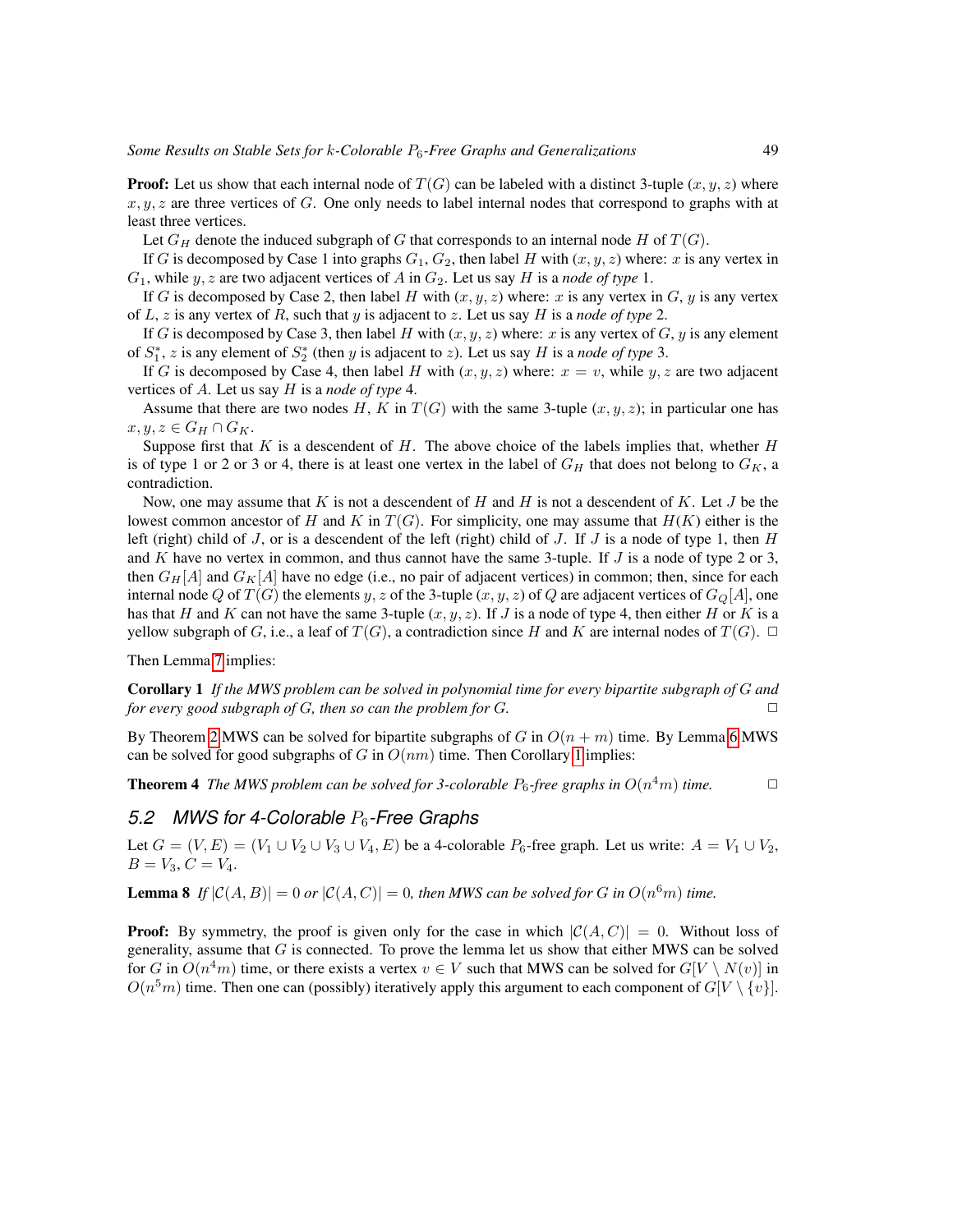Assume that  $|C(A \cup B, C)| = 0$ . Then by Lemma [5](#page-9-0) (i) and Theorem [4,](#page-12-1) MWS can be solved for G in  $O(n^4m)$  time.

Assume that  $|C(A \cup B, C)| \geq 2$ . Then by Lemma [5](#page-9-0) (*ii*) and Theorem [4,](#page-12-1) there exists  $c \in C$  such that MWS can be solved for  $G[V \setminus N(c)]$  in  $O(n^5m)$  time.

Assume that  $|C(A \cup B, C)| = 1$  $|C(A \cup B, C)| = 1$ . Let us write  $C(A \cup B, C) = \{Q\}$ . By Observation 1 and Theorem [4,](#page-12-1)  $(A \cup B) \setminus Q$  can be treated as a stable set in  $O(n^4m)$  time.

If  $|\mathcal{C}(A \cap Q, B \cap Q)| = 0$ , then since  $|\mathcal{C}(A, C)| = 0$  (and thus  $|\mathcal{C}(A \cap Q, C)| = 0$ ), by Observation [1](#page-7-0) and Theorem [2,](#page-5-2)  $A \cap Q$  can be treated as a stable set; then G can be treated as a 3-colorable graph and MWS can be solved for G in  $O(n^4m)$  time.

If  $|\mathcal{C}(A \cap Q, B \cap Q)| = 1$ , then let us write  $\mathcal{C}(A \cap Q, B \cap Q) = \{T\}$ . Since  $|\mathcal{C}(A, C)| = 0$  (and thus  $|C(A \cap Q, C)| = 0$ , by Observation [1](#page-7-0) and Theorem [2,](#page-5-2)  $(A \cap Q) \setminus T$  can be treated as a stable set. If no vertex of C contacts T, then G is 3-colorable and MWS can be solved for G in  $O(n^4m)$  time. If some vertex of C, say c, contacts T, then c dominates T since  $|C(A, C)| = 0$ ; then  $G[V \setminus N(c)]$  is 3-colorable and MWS can be solved for  $G[V \setminus N(c)]$  in  $O(n^4m)$  time.

If  $|\mathcal{C}(A \cap Q, B \cap Q)| \geq 2$ , then since  $|\mathcal{C}(A, C)| = 0$  and  $G[(A \cap Q) \cup (B \cap Q)]$  is connected being  $G[Q]$  connected, one can apply an argument similar to that of Lemma [5](#page-9-0) to show that there exists  $b \in B$ such that MWS can be solved for  $G[V \setminus N(b)]$  in  $O(n^5m)$  time (i.e., by reducing the problem to instances of 3-colorable graphs).

Let us say that G is C-compact if the following facts hold: (i)  $|C(A \cup B, C)| = 1$ , say  $C(A \cup B, C) = \{Q\}$ ; (ii)  $|\mathcal{C}(A \cap Q, B)| = |\mathcal{C}(A \cap Q, C)| = 1$ ; (iii)  $\mathcal{C}(A \cap Q, B) = \mathcal{C}(A \cap Q, C)$ .

<span id="page-13-0"></span>**Lemma 9** If G is not C-compact, then there exists  $v \in V$  (easily detectable) such that MWS can be *solved for*  $G[V \setminus N(v)]$  *in*  $O(n^7m)$  *time.* 

**Proof:** Without loss of generality, assume that  $G$  is connected.

Assume that  $|C(A \cup B, C)| = 0$ . Then by Lemma [5](#page-9-0) (i) and Theorem [4,](#page-12-1) MWS can be solved for G in  $O(n^4m)$  time.

Assume that  $|C(A \cup B, C)| \geq 2$ . Then by Lemma [5](#page-9-0) (*ii*) and Theorem [4,](#page-12-1) there exists  $v \in C$  such that MWS can be solved for  $G[V \setminus N(v)]$  in  $O(n^5m)$  time.

Assume that  $|C(A\cup B, C)| = 1$  $|C(A\cup B, C)| = 1$ , say  $C(A\cup B, C) = \{Q\}$ . By Observation 1 and Theorem [4,](#page-12-1)  $(A\cup B)\setminus Q$ can be treated as a stable set: then from now on let us assume that  $G[A \cup B]$  is formed by one nontrivial component, namely Q, and by isolated vertices.

Let  $|C(A \cap Q, B \cap Q)| = 0$ . Then  $|C(A, B)| = 0$  and by Lemma [8](#page-12-2) MWS can be solved for G in time  $O(n^6m)$ .

Let  $|\mathcal{C}(A \cap Q, B \cap Q)| = 1$ , say  $\mathcal{C}(A \cap Q, B \cap Q) = \{T\}$ . Since G is not C-compact,  $\mathcal{C}(A \cap Q, C) \neq \{T\}$ . Then one of the following two cases occurs: (i) there exists a vertex  $c \in C$  (contacting and so) dominating T: then  $G[V \setminus N(c)]$  enjoys the assumption of Lemma [8](#page-12-2) (since  $|C((A \cap Q) \setminus N(c), (B \cap Q) \setminus N(c))| = 0$ ) and MWS can be solved for  $G[V \setminus N(c)]$  in  $O(n^6m)$  time; (ii) there exists no vertex of C contacting T: then (recalling that  $A = V_1 \cup V_2$ , and that  $(A \cup B) \setminus Q$  is a stable set) one can re-define  $A :=$  $A\setminus (V_2 \cap T)\setminus ((A\cup B)\setminus Q), B := B\cup ((A\cup B)\setminus Q)$  and  $C := C\cup (V_2 \cap T)$ , so that  $|C(A\cap Q, B\cap Q)| = 0$ and then G enjoys the assumptions of Lemma [8](#page-12-2) and MWS can be solved for G in time  $O(n^6m)$ .

Let  $|\mathcal{C}(A \cap Q, B \cap Q)| \geq 2$ . Let us write:  $A' = A \cap Q$ ,  $B' = B \cap Q$ ,  $\mathcal{C}(A', B') = Z$ .

By Lemma [1](#page-5-0) (which can be applied since  $Q$  is connected), there exists at least one vertex of  $B'$  contacting all the elements of Z. Let  $B^* = \{b \in B' : b \text{ contacts all the elements of } Z\}.$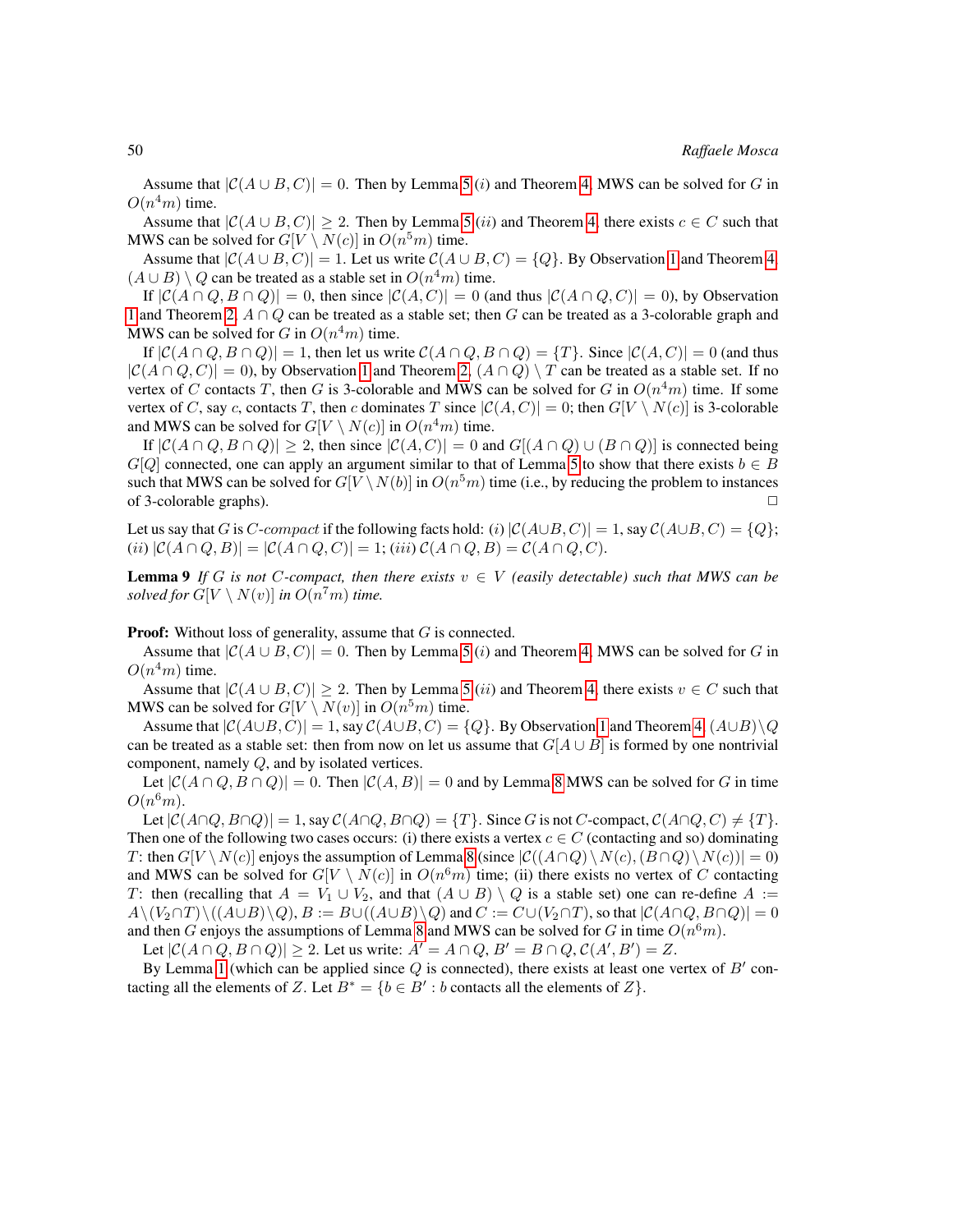If there is  $b \in B^*$  enjoying (i) of Lemma [2,](#page-5-1) then since  $G[A']$  is bipartite each component-set of  $G[A' \setminus N(b)]$  is a stable set: then each component-set of  $G[A' \setminus N(b)]$  is not distinguished by any vertex of B'. Then  $G[V \setminus N(b)]$  enjoys the assumption of Lemma [8,](#page-12-2) and MWS can be solved for  $G[V \setminus N(b)]$ in  $O(n^6m)$  time.

Then assume that no vertex of  $B^*$  enjoys (i) of Lemma [2.](#page-5-1) Let  $b^* \in B^*$  enjoy (ii) of Lemma 2.

Then  $b^*$  dominates all the elements of Z apart from one, say  $Z_1$ , and is partial to  $Z_1$ . Let  $Y = \{b \in B' :$ b distinguishes some element of  $\mathcal{C}(Z_1 \setminus N(b^*), B)$ . Let ' $\geq$ ' be a binary relation on Y, such that for any  $u, v \in Y$  one has  $u \ge v$  if  $N_{Z_1 \setminus N(b^*)}(u) \supseteq N_{Z_1 \setminus N(b^*)}(v)$ . Clearly,  $(Y, \ge)$  is a partially ordered set. Then one can define a topological total order '>' on Y with respect to  $(Y, \geq)$ : let us write  $Y = \{y_1, \ldots, y_h\}$ , with  $y_1 > y_2 > \ldots > y_t$ , so that if  $y_i \ge y_j$  then  $y_i > y_j$  for any pair of indices  $i, j$ .

One can solve MWS in  $G[V \setminus N(b^*)]$  by solving MWS in:  $G[{y_1} \cup (V \setminus N(b^*) \setminus N(y_1))]$ , in  $G[\{y_i\} \cup (V \setminus N(b^*) \setminus \{y_1, \ldots, y_{i-1}\} \setminus N(y_i))]$  for  $i = 2, \ldots, h$ , and in  $G[V \setminus N(b^*) \setminus Y]$ . Concerning MWS for  $G[\{y_1\} \cup (V \setminus N(b^*) \setminus N(y_1))]$ : by Lemma [3](#page-6-0) and since  $G[A']$  is bipartite, each component-set of  $G[Z_1 \setminus N(b^*) \setminus N(y_1)]$  is either a stable set or is not distinguished by any vertex of  $B'$  (anyway): then each component-set of  $G[A' \setminus N(b^*) \setminus N(y_1)]$  is not distinguished by any vertex of B'; then  $G[\lbrace y_1 \rbrace \cup$  $(V \setminus N(b^*) \setminus N(y_1))]$  enjoys the assumption of Lemma [8,](#page-12-2) and MWS can be solved for  $G[\lbrace y_1 \rbrace \cup (V \setminus N(b^*) \setminus N(y_1))]$  $N(b^*) \setminus N(y_1))$  in  $O(n^6m)$  time. Similarly, by the mentioned total order, MWS can be solved in each of the remaining mentioned graphs in  $O(n^6m)$  time. Then MWS can be solved for  $G[V \setminus N(b^*)]$  in  $O(n^7m)$ time.  $\Box$ 

At this point, MWS can be solved for  $G$  by a decomposition approach similar to that introduced for 3-colorable  $P_6$ -free graphs in the previous subsection. In details:

If  $G$  is disconnected, then decompose  $G$  according to Case 1.

If G is connected and is C-compact (i.e., let  $C(A \cap Q, B) = C(A \cap Q, C) = \{T\}$ , where  $G[T] =$  $(S_1 \cup S_2, F)$  is a connected bipartite graph), then decompose G according either to Case 2 (if G[T] fulfills the condition (i) of Theorem [1\)](#page-4-0), or to Case 3 (if  $G[T]$  fulfills the condition (ii) of Theorem 1).

If  $G$  is connected and is not  $C$ -compact, then decompose  $G$  according to Case 4, by referring to Lemma [9](#page-13-0) instead of Lemma [5.](#page-9-0)

**Theorem 5** The MWS problem can be solved for 4-colorable  $P_6$ -free graphs in  $O(n^{10}m)$  time.  $\Box$ 

### *5.3 MWS for* (P6, K4)*-Free Graphs*

<span id="page-14-0"></span>**Lemma 10** Let  $G = (V, E)$  be a connected ( $P_6$ , locally triangle)-free graph, with related partition  ${A, B}$ *. If*  $|C(A, B)| = 1$ *, then there exists a vertex*  $b \in B$  *(easily detectable) such that MWS can be solved for*  $G[V \setminus N(b)]$  *in*  $O(n^5m)$  *time.* 

**Proof:** Let us recall that, by definition of locally triangle-free graph (i.e., locally  $K_3$ -free graph),  $G[A]$  is triangle-free and  $B$  is a stable set.

Let  $C(A, B) = \{Q\}$ . By Observation [1](#page-7-0) and Theorem [3,](#page-5-3)  $A \setminus Q$  can be treated as a stable set.

If  $G[Q]$  is  $C_5$ -free, then  $G[Q]$  is bipartite, i.e., G is 3-colorable and the lemma follows by Theorem [4.](#page-12-1) Then assume that  $G[Q]$  contains a  $C_5$ , say C, with vertices  $v_i$  and edges  $v_i v_{i+1}$ ,  $i \in \{0, ..., 4\}$  (index arithmetic modulo 5). Let  $N(C)$  be the set of vertices from  $Q \setminus C$  which are adjacent to some vertex of C. For any subset S of C, let  $M_S$  be the set formed by those elements of  $N(C)$  which are adjacent to each element of S and are nonadjacent to each element of  $C \setminus S$ . In particular, let us write  $M_1$  for  $S = \{v_1\}$ ,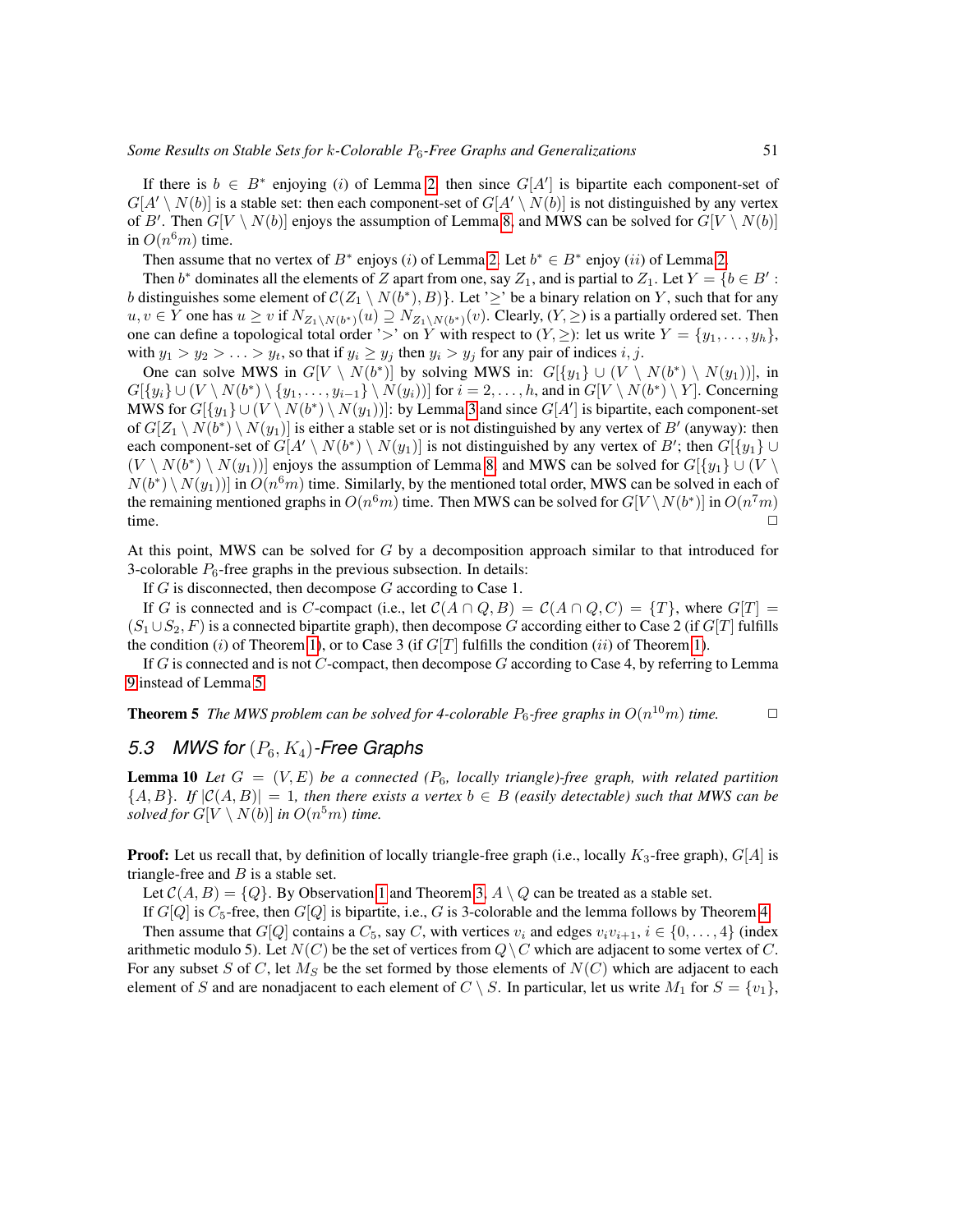$M_{1,2}$  for  $S = \{v_1, v_2\}$ , and so on. Then let us denote as  $Z(k)$  the set of the vertices of  $V \setminus C$  with exactly  $k$  neighbors in  $C$ .

Since  $G[Q]$  is triangle-free:  $Z(5) \cup Z(4) \cup Z(3) = \emptyset$ ; each vertex of  $Z(2)$  belongs to some of the sets  $M_{i,i+2}$ ,  $i \in \{0,\ldots,4\}$  (index arithmetic modulo 5); the sets  $M_i$  and  $M_{i,i+2}$ ,  $i \in \{0,\ldots,4\}$  (index arithmetic modulo 5), are stable sets. Since  $G[Q]$  is  $P_6$ -free:  $M_i$  has a co-join to  $M_{i-1} \cup M_{i+1}$ , and has a join to  $M_{i-2} \cup M_{i+2}$ , for every  $i \in \{0, \ldots, 4\}$  (index arithmetic modulo 5). Since  $G[Q]$  is  $(P_6,$ triangle)free:  $Z(0)$  has a co-join to  $Z(1)$ ; if a vertex  $z \in Z(2)$  contacts a component-set K of  $Z(0)$ , then z dominates K; (consequently, since  $G[Q]$  is triangle-free)  $Z(0)$  is a stable set.

Let us fix any vertex of C, say  $v_2$ , and let us prove that MWS can be solved for  $G[V \setminus N(v_2)]$  in  $O(n^5m)$ .

A partition of  $Q \setminus N(v_2)$  is given by  $\{\{v_2, v_4, v_5\}, M_1, M_3, M_4, M_5, M_{1,3}, M_{1,4}, M_{3,5}, Z(0)\}\.$  Then, by Observation [2,](#page-7-2) to our aim it is sufficient to prove that MWS can be efficiently solved for (each induced subgraph of)  $G[U \cup B]$ , where a partition of U is given by  $\{M_1, M_3, M_4, M_5, M_{1,3}, M_{1,4}, M_{3,5}, Z(0)\}.$ 

#### **Case 1.**  $M_{1,4} \cup M_{3,5} = \emptyset$

MWS can be solved in  $G[U \cup B]$  by solving MWS in  $G[(U \setminus M_1) \cup B]$  and in  $G[(U \setminus N(a)) \cup B]$ , for every  $a \in M_1$ .

That can be done in  $O(n^5m)$  time. First, let us consider  $G[(U \setminus M_1) \cup B]$ . Notice that  $\{M_3 \cup$  $M_{1,3}, M_4 \cup M_5 \cup Z(0)$  is a bipartition of  $U \setminus M_1$ . Then  $G[(U \setminus M_1) \cup B]$  is 3-colorable, and the assertion follows by Theorem [4.](#page-12-1) Then, let us consider  $G[U \setminus N(a)]$  for some  $a \in M_1$ . Notice that  $(M_3 \cup M_4) \setminus N(a) = \emptyset$ , otherwise a  $P_6$  arises. Thus  $\{(M_1 \cup M_{1,3}) \setminus N(a), (M_5 \cup Z(0)) \setminus N(a)\}$ is a bipartition of  $U \setminus N(a)$ . Then  $G[(U \setminus N(a)) \cup B]$  is 3-colorable, and the assertion follows by Theorem [4.](#page-12-1)

#### **Case 2.**  $M_{1,4} \cup M_{3,5} \neq \emptyset$

MWS can be solved in  $G[U \cup B]$  by solving MWS in  $G[(U \setminus (M_{1,4} \cup M_{3,5})) \cup B]$  and in  $G[(U \setminus$  $N(a)$  ∪ B], for every  $a \in (M_{1,4} \cup M_{3,5}).$ 

That can be done in  $O(n^5m)$  time. Concerning  $G[U \setminus (M_{1,4} \cup M_{3,5}) \cup B]$ , one can refer to Case 1. Then let us consider  $G[(U \setminus N(a)) \cup B]$ , for some  $a \in (M_{1,4} \cup M_{3,5})$ . Assume without loss of generality, by symmetry, that  $a \in M_{3,5}$ . Since G is  $P_6$ -free: either  $M_1 \setminus N(a) = \emptyset$  or  $M_4 \setminus N(a) = \emptyset$ ;  $M_5 \setminus N(a)$  has a co-join to  $M_{1,4} \setminus N(a)$ . At this point, one can verify – by a not complicated check which is omitted here – that  $G[U \setminus N(a)]$  contains no  $C_5$ , i.e.,  $G[U \setminus N(a)]$  is bipartite. Then  $G[(U \setminus N(a)) \cup B]$  is 3-colorable, and the assertion follows by Theorem [4.](#page-12-1)

 $\Box$ 

### <span id="page-15-0"></span>**Lemma 11** The MWS problem can be solved for ( $P_6$ , locally triangle)-free graphs in  $O(n^6m)$  time.

**Proof:** Let G be a  $(P_6,$  locally triangle)-free graph. To prove the lemma let us show that either MWS can be solved for G in  $O(n^6m)$  time, or there exists a vertex  $v \in V$  such that MWS can be solved for  $G[V \setminus N(v)]$  in  $O(n^5m)$  time. Then one can (possibly) iteratively apply this argument to each component of  $G[V \setminus \{v\}]$ .

By Observation [1](#page-7-0) and Theorem [3,](#page-5-3)  $A \setminus V(C(A, B))$  can be treated as a stable set. If  $|C(A, B)| = 0$ , then by Lemma [10](#page-14-0) (*i*) MWS can be solved for G in  $O(n^3)$  time. If  $|C(A, B)| = 1$ , then by Lemma 10 (*ii*)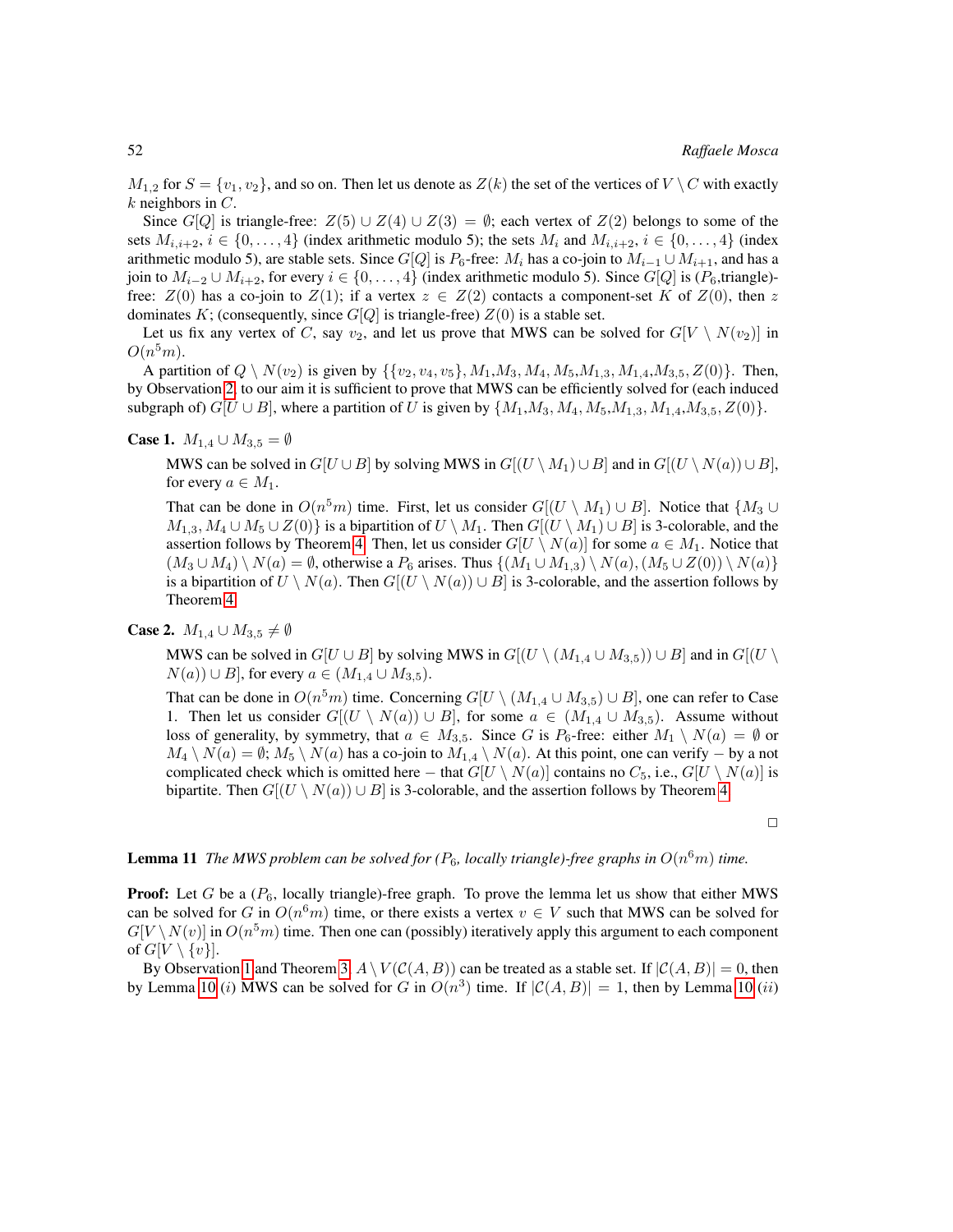there exists  $v \in V$  such that one can solve MWS in  $O(n^5m)$  time. If  $|\mathcal{C}(A, B)| \geq 2$ , then by Lemma [5](#page-9-0) and Theorem [3](#page-5-3) there exists  $v \in V$  such that MWS can be solved for  $G[V \setminus N(v)]$  in  $O(n^3)$  time.  $\Box$ 

By Lemmas [4](#page-7-1) and [11](#page-15-0) one obtains the following fact.

**Theorem 6** The MWS problem can be solved for  $(P_6, K_4)$ -free graphs in  $O(n^9m)$  time.

### 6 Conclusions

Let us formalize as possible open problem the natural extension of the polynomial results of this article.

**Open Problem.** What is the complexity of MWS for  $P_6$ -free graphs which are either k-colorable for  $k \geq 5$  or  $K_p$ -free for  $p \geq 5$ ?

# Acknowledgements

I would like to thank the referees for their comments and their helpful suggestions which improved the article under different aspects.

# **References**

- <span id="page-16-3"></span>[1] V.E. Alekseev, On the local restriction effect on the complexity of finding the graph independence number, Combinatorial-algebraic Methods in Applied Mathematics, Gorkiy University Press, Gorkiy (1983) 3-13 (in Russian)
- <span id="page-16-0"></span>[2] V.E. Alekseev, A polynomial algorithm for finding largest independent sets in fork-free graphs, Discrete Anal. Oper. Res. Ser. 1, 6 (1999) 3-19 (in Russian) (see also [\[3\]](#page-16-1) for the English version)
- <span id="page-16-1"></span>[3] V.E. Alekseev, A polynomial algorithm for finding largest independent sets in fork-free graphs, Discrete Applied Mathematics 135 (2004) 3-16
- <span id="page-16-4"></span>[4] V.E. Alekseev, On easy and hard hereditary classes of graphs with respect to the independent set problem, Discrete Applied Mathematics 132 (2004) 17-26
- <span id="page-16-6"></span>[5] G. Bacsó, Complete description of forbidden subgraphs in the structural domination problem, Discrete Mathematics 309 (2009) 2466-2472
- <span id="page-16-5"></span>[6] G. Bacsó, Zs. Tuza, A characterization of graphs without long induced paths, J. Graph Theory 14, 4 (1990) 455-464
- <span id="page-16-9"></span>[7] R. Boliac, V.V. Lozin, Independent domination in finitely defined classes of graphs, Theoretical Computer Science 301 (2003) 271-284
- <span id="page-16-8"></span>[8] A. Brandstädt, C.T. Hoàng, On clique separators, nearly chordal graphs and the Maximum Weight Stable Set problem, M. Jünger and V. Kaibel (Eds.): IPCO 2005, LNCS 3509, pp. 265-275, 2005; Theoretical Computer Science 389 (2007) 295-306
- <span id="page-16-10"></span>[9] A. Brandstädt, V.B. Le, J.P. Spinrad, Graph Classes: A Survey, SIAM Monographs on Discrete Math. Appl., Vol. 3, SIAM, Philadelphia (1999)
- <span id="page-16-7"></span>[10] A. Brandstädt, T. Klembt, S. Mahfud,  $P_6$ - and Triangle-Free Graphs Revisited: Structure and Bounded Clique-Width, Discrete Mathematics and Theoretical Computer Science 8 (2006) 173-188
- <span id="page-16-2"></span>[11] A. Brandstädt, T. Klembt, V.V. Lozin, R. Mosca, Independent sets of maximum weight in apple-free graphs, extended abstract in: Proceeding of ISAAC 2008, LNCS 5368, 848-858, 2008 173-188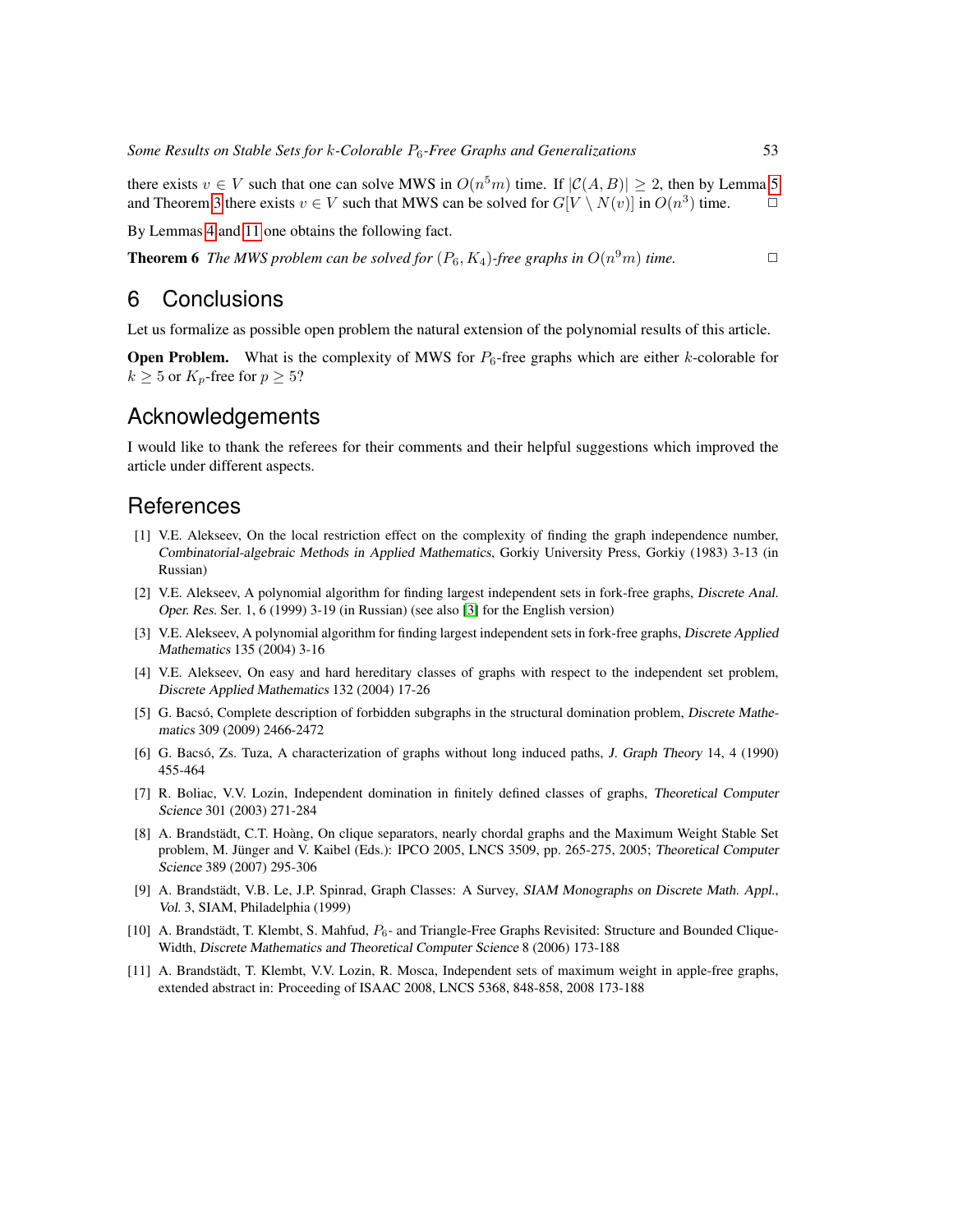- <span id="page-17-4"></span>[12] Brandstädt A., V.V. Lozin, R. Mosca, Independent sets of maximum weight in apple-free graphs, SIAM J. Discrete Mathematics 24 (2010) 239-254
- <span id="page-17-12"></span>[13] J. Dong, On the i-diameter of i-center in a graph without long induced paths, J. Graph Theory 30 (1999) 235-241
- <span id="page-17-7"></span>[14] M. Farber, On diameters and radii of bridged graphs, Discrete Mathematics 73 (1989) 249-260
- <span id="page-17-8"></span>[15] M. Farber, M. Huijter, Zs. Tuza, An upper bound on the number of cliques in a graph, Networks 23 (1993) 75-83
- <span id="page-17-13"></span>[16] J.-L. Fouquet, V. Giakoumakis, J.-M. Vanherpe, Bipartite graphs totally decomposable by canonical decomposition, Int. Journal of Foundations of Computer Science 10 (1999) 513-533
- <span id="page-17-2"></span>[17] M.R. Garey, D.S. Johnson, L. Stockmeyer, Some simplified NP-complete graph problems, Theoretical Computer Science 1 (1976) 237-267
- <span id="page-17-1"></span>[18] M.R. Garey, D.S. Johnson, The rectilinear Steiner tree problem is NP-complete, SIAM J. Applied Mathematics 32 (1977) 826-834
- <span id="page-17-18"></span>[19] M.R. Garey, D.S. Johnson, Computers and Intractability: A Guide to the Theory of NP-completness, Freeman, San Francisco, CA (1979)
- <span id="page-17-11"></span>[20] M.U. Gerber, A. Hertz, D. Schindl,  $P_5$ -free augmenting graphs and the maximum stable set problem, Discrete Applied Mathematics 132 (2004) 109-119
- <span id="page-17-14"></span>[21] V. Giakoumakis, J.-M. Vanherpe, Linear time recognition and optimization for weak-bisplit graphs, bi-cographs and bipartite P6-free graphs, Int. Journal of Foundations of Computer Science 14 (2003)107-136
- <span id="page-17-3"></span>[22] M. Grötschel, L. Lovász, A. Schrijver, Polynomial algorithms for perfect graphs, Annals of Discrete Mathematics 21 (1984) 325-356
- <span id="page-17-19"></span>[23] C.T. Hoàng, M. Kamiński, V. Lozin, J. Sawada, X. Shu, Deciding  $k$ -Colorability of  $P_5$ -Free Graphs in Polynomial Time, Algorithmica 57 (2010) 74-81
- <span id="page-17-15"></span>[24] P. van't Hof, D. Paulusma, A new characterization of  $P_6$ -free graphs, Discrete Applied Mathematics, 158 (2010) 731-740
- <span id="page-17-0"></span>[25] R.M. Karp, Reducibility among combinatorial problems, Complexity of Computer Computations, R.E. Miller, J.W. Thatcher (eds.), Plenum Press, New York (1972) 85-103
- <span id="page-17-20"></span>[26] D. Kobler, U. Rotics, Finding Maximum Induced Matchings in Subclasses of Claw-Free and  $P_5$ -Free Graphs, and in Graphs with Matching and Induced Matching of Equal Maximum Size, Algorithmica 37 (2003) 327-346
- <span id="page-17-17"></span>[27] J. Liu, Y. Peng, C. Zhao, Characterization of  $P_6$ -free graphs, Discrete Applied Mathematics 155 (2007) 1038-1043
- <span id="page-17-16"></span>[28] J. Liu, H. Zhou, Dominating subgraphs in graphs with some forbidden structure, Discrete Mathematics 135 (1994) 163-168
- <span id="page-17-21"></span>[29] V.V. Lozin, M. Milanič, On finding augmenting graphs, Discrete Applied Mathematics 156 (2008) 2517-2529
- <span id="page-17-5"></span>[30] V.V. Lozin, M. Milanič, A polynomial algorithm to find an independent set of maximum weight in a fork-free graph, RUTCOR Research Report, Rutgers University, 30-2005; J. Discrete Algorithms 6 (4) (2008) 595-604
- <span id="page-17-9"></span>[31] V.V. Lozin, R. Mosca, Independent sets in extensions of  $2K_2$ -free graphs, Discrete Applied Mathematics 146 (2005) 74-80
- <span id="page-17-10"></span>[32] V.V. Lozin, D. Rautenbach, Some results on graphs without long induced paths, Information Processing Letters 88 (2003) 167-171
- <span id="page-17-6"></span>[33] G.J. Minty, On maximal independent sets of vertices in claw-free graphs, J. of Combinatorial Theory Ser. B 28 (1980) 284-304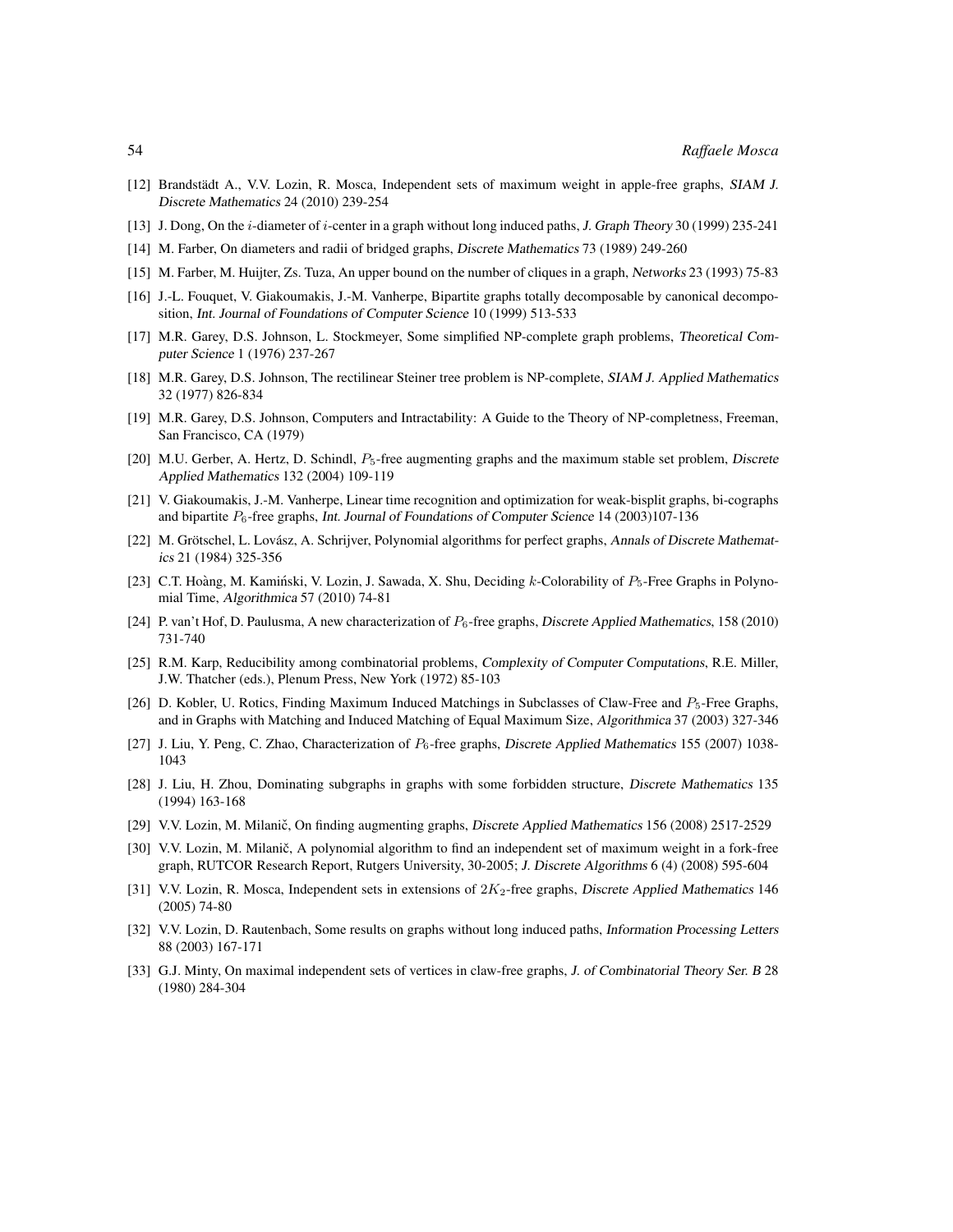- <span id="page-18-6"></span>[34] F. Maffray, Stable sets for k-colorable P5-free graphs, Information Processing Letters 109 (2009) 1235-1237
- <span id="page-18-5"></span>[35] R. Mosca, Some results on maximum stable sets in certain  $P_5$ -free graphs, Discrete Applied Mathematics 132 (2004) 175-183
- <span id="page-18-8"></span>[36] R. Mosca, Independent sets in ( $P_6$ , diamond)-free graphs, Discrete Mathematics and Theoretical Computer Science 11:1 (2009) 125-140
- <span id="page-18-10"></span>[37] R. Mosca, Stable sets for  $(P_6, K_{2,3})$ -free graphs, Discussiones Mathematicae Graph Theory, to appear
- <span id="page-18-0"></span>[38] O.J. Murphy, Computing independent sets in graphs with large girth, Discrete Applied Mathematics 35 (1992) 167-170
- <span id="page-18-2"></span>[39] D. Nakamura, A. Tamura, A revision of Minty's algorithm for finding a maximum weight independent set in a claw-free graph, J. Oper. Res. Soc. Japan 44 (2001) 194-204
- <span id="page-18-11"></span>[40] S. Olariu, Paw-free Graphs, Information Processing Letters 28 (1988) 53-54
- <span id="page-18-1"></span>[41] S. Poljak, A note on stable sets and colorings of graphs, Commun. Math. Univ. Carolinae 15 (1974) 307-309
- <span id="page-18-4"></span>[42] B. Randerath, I. Schiermeyer, On maximum independent sets in  $P_5$ -free graphs, Discrete Applied Mathematics 158 (2010) 1041-1044
- <span id="page-18-9"></span>[43] B. Randerath, I. Schiermeyer, M. Tewes, Three-colourability and forbidden subgraphs. II: polynomial algorithms, Discrete Mathematics 251 (2002) 137-153
- <span id="page-18-3"></span>[44] N. Sbihi, Algorithme de recherche d'un stable de cardinalité maximum dans un graphe sans étoile, Discrete Mathematics 29 (1980) 53-76
- <span id="page-18-7"></span>[45] Zs. Tuza, Hereditary domination on graphs: Characterization with forbidden induced subgraphs, SIAM J. Discrete Mathematics 22 (3) (2008) 849-853

# 7 Appendix: Stable sets in  $P_6$ -free graphs II

This appendix is to introduce two lemmas which are not applied in the article. These lemmas actually are the report of an unsuccessfully attempt to extend the polynomial results of this article. However we hope that they could be useful to a reader for new results on this topic.

Let us adopt the notation of Section 3. Throughout this appendix also let:

 $W = A \setminus V(Z)$ , with  $W \neq \emptyset$ ;

 $b^* \in B^*$ , such that  $N_W(b^*)$  is maximal under inclusion in  $\{N_W(b) : b \in B^*\}$ ;

 $B_0 = \{b \in B : b \text{ is adjacent to some vertex of } W \setminus N(b^*)\}.$ 

<span id="page-18-12"></span>Lemma 12  $B_0 \subset B^*$ .

**Proof:** Let  $b_0 \in B_0$  be adjacent to  $w \in W \setminus N(b^*)$ . Let us prove the following claim.

Claim 1.  $b_0$  contacts at least one element of Z.

**Proof:** Assume that  $b_1$  is nonadjacent to w. Since G is connected  $P_6$ -free and B is a stable set, there exists a vertex  $c \in V$  contacting both  $\{b_0, w\}$  and  $\{b_1\} \cup Z_1$ : in particular  $c \in B$ , otherwise a  $P_6$  arises involving two vertices of Z<sub>1</sub>. Then c is adjacent to w (thus  $c \neq b^*$ ), and contacts Z<sub>1</sub>. Note that there exists  $z_1 \in Z_1$  such that  $z_1$  is adjacent to both c and  $b_1$ , otherwise a  $P_6$  arises involving  $b_0, w, c$ , two vertices of  $Z_1$ , and  $b_1$ . Similarly, there exists  $z_1^* \in Z_1$ such that  $z_1^*$  is adjacent to both c and  $b^*$ . It follows that  $c \in B^*$ : in fact, if c does not contact an element  $Z_i$  of Z,  $i \neq 1$ , then  $b_0, w, c, z_1^*, b^*$  and a vertex of  $Z_i$  induce a  $P_6$ . Since c is adjacent to w, by definition of  $b^*$  there exists  $w^* \in W$  such that  $w^*$  is adjacent to  $b^*$  and nonadjacent to c. Then  $w^*$  is adjacent to  $b_0$ , otherwise  $w^*, b^*, z_1^*, c, w, b_0$